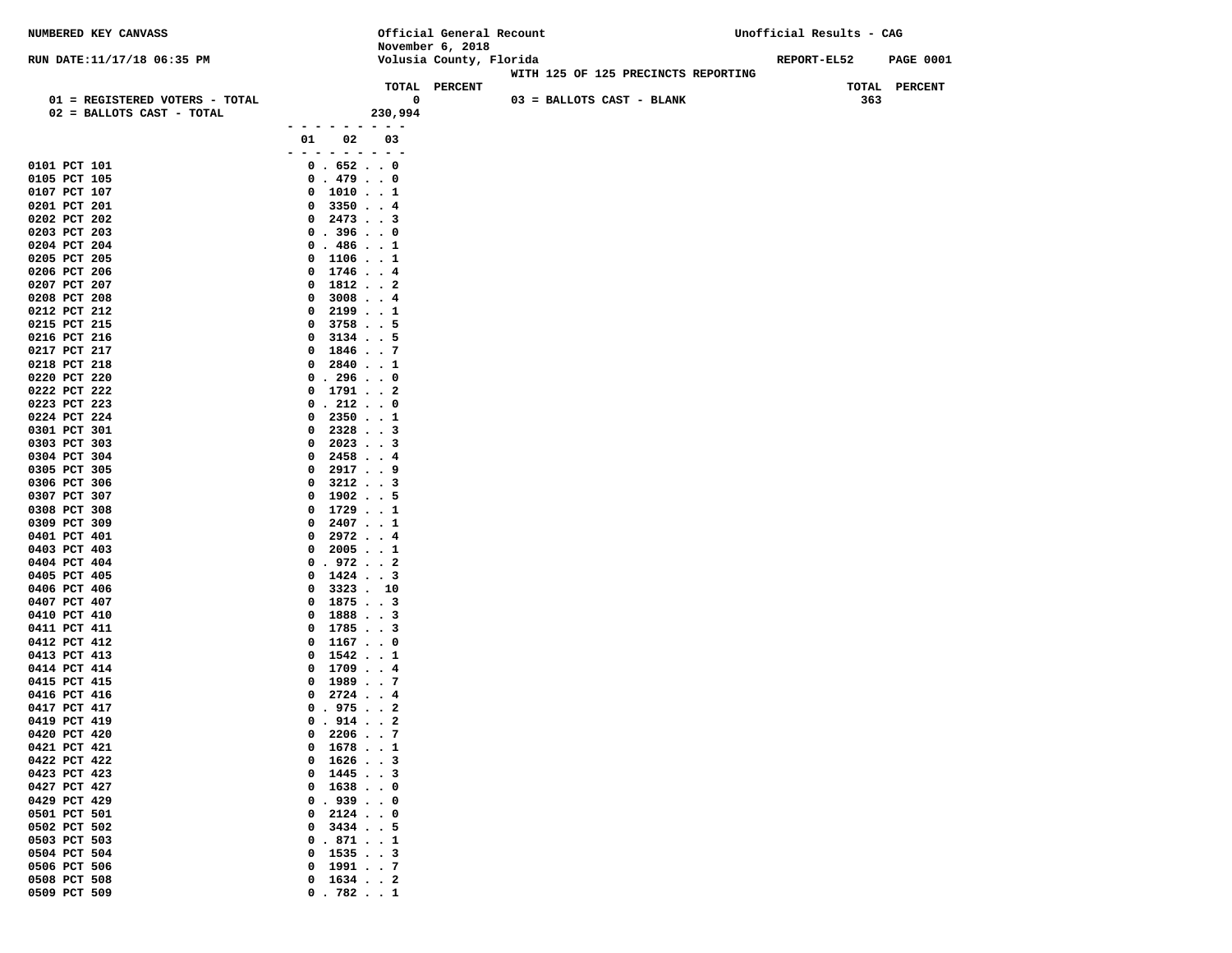| NUMBERED KEY CANVASS           |                                                                                                                     | Official General Recount |                                     | Unofficial Results - CAG |     |                  |
|--------------------------------|---------------------------------------------------------------------------------------------------------------------|--------------------------|-------------------------------------|--------------------------|-----|------------------|
|                                |                                                                                                                     | November 6, 2018         |                                     |                          |     |                  |
| RUN DATE:11/17/18 06:35 PM     |                                                                                                                     | Volusia County, Florida  |                                     | REPORT-EL52              |     | <b>PAGE 0002</b> |
|                                |                                                                                                                     | TOTAL PERCENT            | WITH 125 OF 125 PRECINCTS REPORTING |                          |     | TOTAL PERCENT    |
| 01 = REGISTERED VOTERS - TOTAL |                                                                                                                     | 0                        | 03 = BALLOTS CAST - BLANK           |                          | 363 |                  |
| 02 = BALLOTS CAST - TOTAL      |                                                                                                                     | 230,994                  |                                     |                          |     |                  |
|                                |                                                                                                                     |                          |                                     |                          |     |                  |
| (CONTINUED FROM PREVIOUS PAGE) | 02<br>01<br>$\frac{1}{2} \left( \frac{1}{2} \right) \left( \frac{1}{2} \right) \left( \frac{1}{2} \right)$<br>$  -$ | 03                       |                                     |                          |     |                  |
| 0510 PCT 510                   | $0$ 3202 5                                                                                                          |                          |                                     |                          |     |                  |
| 0511 PCT 511                   | 0.6400                                                                                                              |                          |                                     |                          |     |                  |
| 0512 PCT 512                   | $0$ 3022 2                                                                                                          |                          |                                     |                          |     |                  |
| 0515 PCT 515                   | $0$ 1892 5                                                                                                          |                          |                                     |                          |     |                  |
| 0516 PCT 516                   | $0$ 1839 6                                                                                                          |                          |                                     |                          |     |                  |
| 0517 PCT 517                   | $0$ 15522                                                                                                           |                          |                                     |                          |     |                  |
| 0519 PCT 519                   | 0.990.2                                                                                                             |                          |                                     |                          |     |                  |
| 0521 PCT 521                   | $0$ 2894 4                                                                                                          |                          |                                     |                          |     |                  |
| 0522 PCT 522<br>0523 PCT 523   | $2481$ 5<br>$\mathbf{0}$<br>$0$ 1401 1                                                                              |                          |                                     |                          |     |                  |
| 0526 PCT 526                   | $0$ 10502                                                                                                           |                          |                                     |                          |     |                  |
| 0527 PCT 527                   | $0$ 1091 0                                                                                                          |                          |                                     |                          |     |                  |
| 0528 PCT 528                   | 0 10060                                                                                                             |                          |                                     |                          |     |                  |
| 0529 PCT 529                   | $0$ 1080 2                                                                                                          |                          |                                     |                          |     |                  |
| 0530 PCT 530                   | $0$ 11531                                                                                                           |                          |                                     |                          |     |                  |
| 0532 PCT 532                   | 21085<br>0                                                                                                          |                          |                                     |                          |     |                  |
| 0602 PCT 602                   | 31039<br>$\mathbf{0}$                                                                                               |                          |                                     |                          |     |                  |
| 0603 PCT 603                   | $0$ 21651                                                                                                           |                          |                                     |                          |     |                  |
| 0607 PCT 607<br>0614 PCT 614   | $0$ 2749 7<br>$0$ 1943 1                                                                                            |                          |                                     |                          |     |                  |
| 0619 PCT 619                   | $0$ 1074 1                                                                                                          |                          |                                     |                          |     |                  |
| 0620 PCT 620                   | 0 10280                                                                                                             |                          |                                     |                          |     |                  |
| 0621 PCT 621                   | 0.9670                                                                                                              |                          |                                     |                          |     |                  |
| 0622 PCT 622                   | 0.347.1                                                                                                             |                          |                                     |                          |     |                  |
| 0623 PCT 623                   | $0$ 13605                                                                                                           |                          |                                     |                          |     |                  |
| 0625 PCT 625                   | $0$ 1151 0                                                                                                          |                          |                                     |                          |     |                  |
| 0626 PCT 626                   | 0.8761                                                                                                              |                          |                                     |                          |     |                  |
| 0628 PCT 628<br>0633 PCT 633   | $0$ 19973<br>$0$ 1965                                                                                               |                          |                                     |                          |     |                  |
| 0638 PCT 638                   | $0$ 1524 5                                                                                                          |                          |                                     |                          |     |                  |
| 0641 PCT 641                   | 28437<br>0                                                                                                          |                          |                                     |                          |     |                  |
| 0701 PCT 701                   | $2810$ 5<br>$\mathbf{0}$                                                                                            |                          |                                     |                          |     |                  |
| 0703 PCT 703                   | 22933<br>$\mathbf{0}$                                                                                               |                          |                                     |                          |     |                  |
| 0705 PCT 705                   | 0.9652                                                                                                              |                          |                                     |                          |     |                  |
| 0706 PCT 706                   | $0$ 3219 5<br>$0$ 1994 3                                                                                            |                          |                                     |                          |     |                  |
| 0709 PCT 709<br>0711 PCT 711   | $0$ 24174                                                                                                           |                          |                                     |                          |     |                  |
| 0712 PCT 712                   | $0$ 12702                                                                                                           |                          |                                     |                          |     |                  |
| 0714 PCT 714                   | $2314$ 1<br>$\mathbf{0}$                                                                                            |                          |                                     |                          |     |                  |
| 0716 PCT 716                   | $2014$ 4<br>0                                                                                                       |                          |                                     |                          |     |                  |
| 0717 PCT 717                   | $0$ 12500                                                                                                           |                          |                                     |                          |     |                  |
| 0718 PCT 718                   | 2434 6<br>0                                                                                                         |                          |                                     |                          |     |                  |
| 0719 PCT 719                   | $0$ 13563                                                                                                           |                          |                                     |                          |     |                  |
| 0720 PCT 720<br>0722 PCT 722   | 0.610.1<br>$1549$ 4<br>0                                                                                            |                          |                                     |                          |     |                  |
| 0725 PCT 725                   | $1624$ 6<br>0                                                                                                       |                          |                                     |                          |     |                  |
| 0726 PCT 726                   | $2419$ 8<br>0                                                                                                       |                          |                                     |                          |     |                  |
| 0728 PCT 728                   | 27633<br>0                                                                                                          |                          |                                     |                          |     |                  |
| 0729 PCT 729                   | $3171$ 3<br>0                                                                                                       |                          |                                     |                          |     |                  |
| 0732 PCT 732                   | $3404$ 3<br>0                                                                                                       |                          |                                     |                          |     |                  |
| 0733 PCT 733                   | 18124<br>0                                                                                                          |                          |                                     |                          |     |                  |
| 0803 PCT 803                   | 1579.1<br>0                                                                                                         |                          |                                     |                          |     |                  |
| 0804 PCT 804<br>0805 PCT 805   | $2474$ 4<br>0<br>$3311$ 6<br>0                                                                                      |                          |                                     |                          |     |                  |
| 0807 PCT 807                   | 11012<br>0                                                                                                          |                          |                                     |                          |     |                  |
| 0808 PCT 808                   | 43348<br>0                                                                                                          |                          |                                     |                          |     |                  |
| 0809 PCT 809                   | 0.540.3                                                                                                             |                          |                                     |                          |     |                  |
|                                |                                                                                                                     |                          |                                     |                          |     |                  |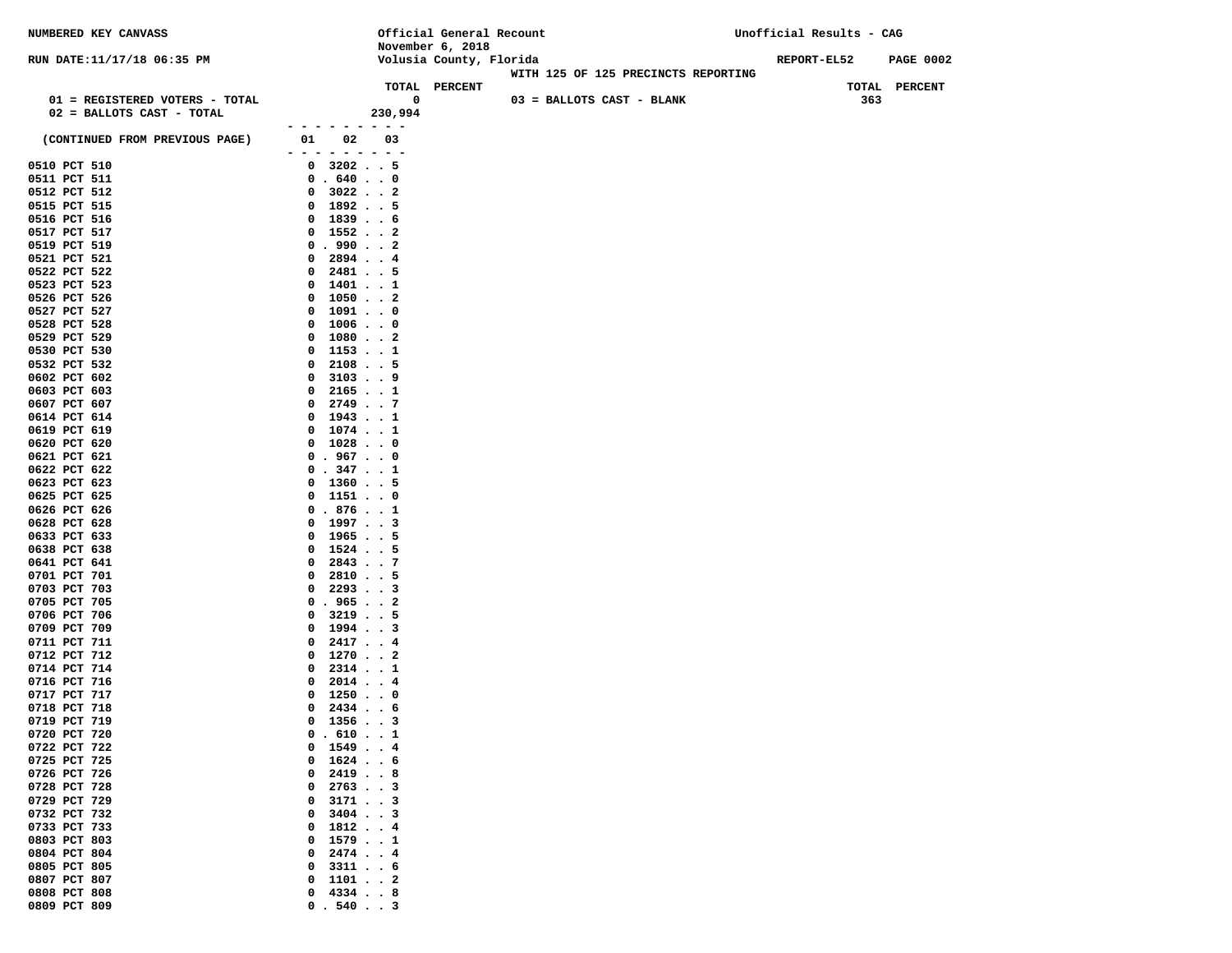| NUMBERED KEY CANVASS                                        |                      |                        | Official General Recount<br>November 6, 2018 |                                     | Unofficial Results - CAG |                                   |
|-------------------------------------------------------------|----------------------|------------------------|----------------------------------------------|-------------------------------------|--------------------------|-----------------------------------|
| RUN DATE: 11/17/18 06:35 PM                                 |                      |                        | Volusia County, Florida<br>TOTAL PERCENT     | WITH 125 OF 125 PRECINCTS REPORTING | REPORT-EL52              | <b>PAGE 0003</b><br>TOTAL PERCENT |
| 01 = REGISTERED VOTERS - TOTAL<br>02 = BALLOTS CAST - TOTAL |                      | $\mathbf 0$<br>230,994 |                                              | 03 = BALLOTS CAST - BLANK           |                          | 363                               |
| (CONTINUED FROM PREVIOUS PAGE)                              | 01 02                | 03                     |                                              |                                     |                          |                                   |
| 0810 PCT 810                                                | $0$ 11653            |                        |                                              |                                     |                          |                                   |
| 0812 PCT 812                                                | $0$ 19984            |                        |                                              |                                     |                          |                                   |
| 0813 PCT 813                                                | $0$ 15023            |                        |                                              |                                     |                          |                                   |
| 0814 PCT 814                                                | $0$ 1656 $\cdot$ $1$ |                        |                                              |                                     |                          |                                   |
| 0816 PCT 816                                                | $0$ 1270. 1          |                        |                                              |                                     |                          |                                   |
| 0901 PCT 901                                                | $0$ 13851            |                        |                                              |                                     |                          |                                   |
| 0902 PCT 902                                                | $0$ 24571            |                        |                                              |                                     |                          |                                   |
| 0903 PCT 903                                                | $0$ 23354            |                        |                                              |                                     |                          |                                   |
| 0904 PCT 904                                                | $0$ 3159 5           |                        |                                              |                                     |                          |                                   |
| 0907 PCT 907                                                | $0$ 1599 $\cdot$ 3   |                        |                                              |                                     |                          |                                   |
| 0909 PCT 909                                                | $0$ 10171            |                        |                                              |                                     |                          |                                   |
| 0910 PCT 910                                                | 0.8441               |                        |                                              |                                     |                          |                                   |
|                                                             |                      |                        |                                              |                                     |                          |                                   |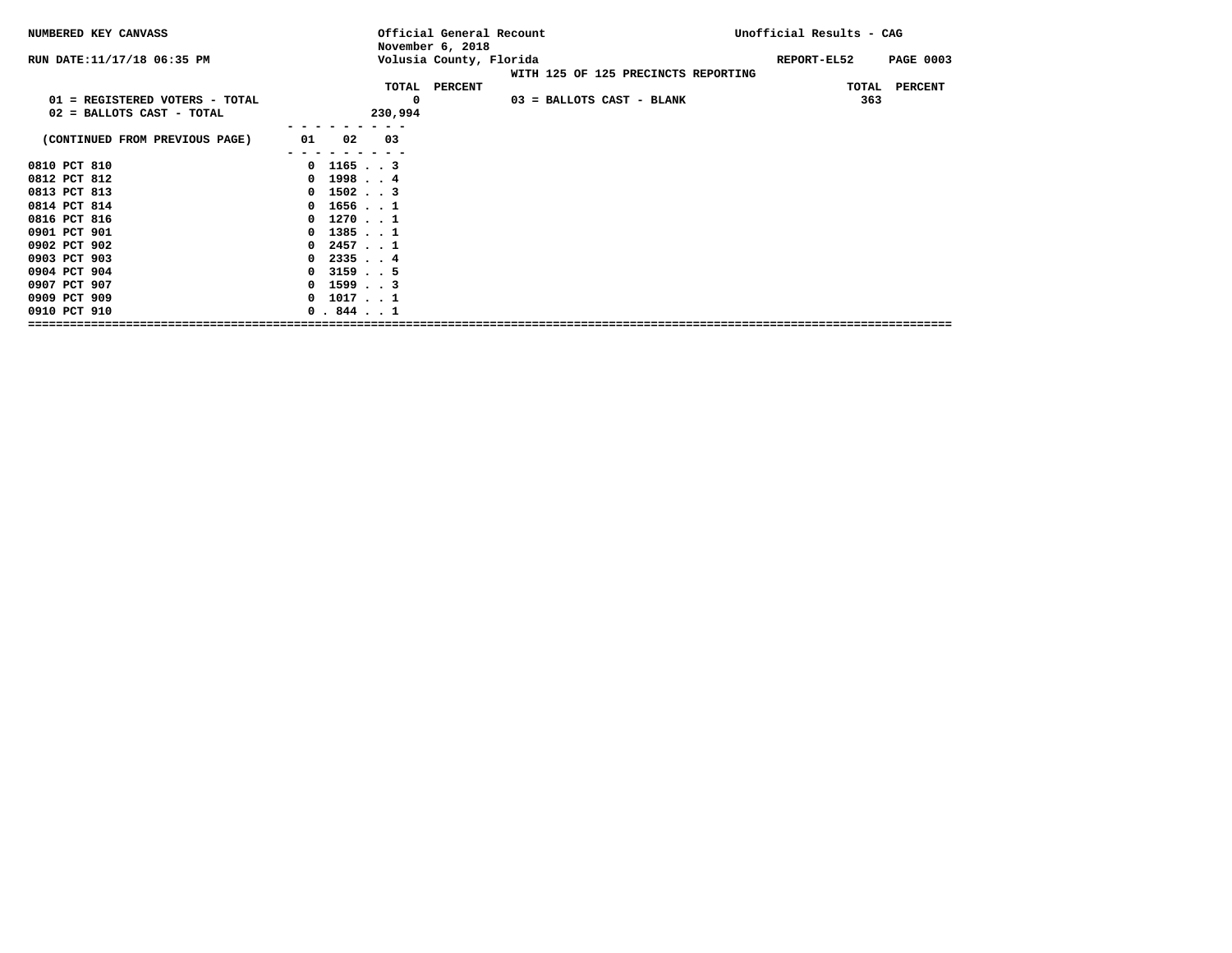| NUMBERED KEY CANVASS         |                   |            |                                 |                  |                          | Official General Recount            | Unofficial Results - CAG |                    |                  |
|------------------------------|-------------------|------------|---------------------------------|------------------|--------------------------|-------------------------------------|--------------------------|--------------------|------------------|
|                              |                   |            | November 6, 2018                |                  |                          |                                     |                          |                    |                  |
| RUN DATE:11/17/18 06:35 PM   |                   |            | Volusia County, Florida         |                  |                          |                                     |                          | <b>REPORT-EL52</b> | <b>PAGE 0004</b> |
|                              |                   |            |                                 |                  |                          | WITH 125 OF 125 PRECINCTS REPORTING |                          |                    |                  |
| United States Senator        |                   |            | <b>VOTES PERCENT</b>            |                  |                          |                                     |                          |                    | VOTES PERCENT    |
| (VOTE FOR) 1                 |                   |            |                                 |                  |                          |                                     |                          |                    |                  |
| $01 =$ Rick Scott (REP)      |                   |            | 125,762                         |                  | 54.84                    |                                     |                          |                    |                  |
| 02 = Bill Nelson (DEM)       |                   |            | 102,819                         |                  | 44.84                    | $04 =$ OVER VOTES                   |                          | 42                 |                  |
| $03 = WRITE-IN$              |                   |            | 736                             |                  | .32                      | 05 = UNDER VOTES                    |                          | 1,624              |                  |
|                              |                   |            | ------------------------------  |                  |                          |                                     |                          |                    |                  |
|                              | 01                | 02         | 03                              | 04               | 05                       |                                     |                          |                    |                  |
|                              |                   |            | ------------------------------- |                  |                          |                                     |                          |                    |                  |
| 0101 PCT 101                 | 463               | 185        | 0                               | 0                | 4                        |                                     |                          |                    |                  |
| 0105 PCT 105                 | 322               | 156        | $\mathbf{1}$                    | 0                | 0                        |                                     |                          |                    |                  |
| 0107 PCT 107                 | 761               | 243        | $\mathbf{3}$                    | 0                | $\overline{\mathbf{3}}$  |                                     |                          |                    |                  |
| 0201 PCT 201                 | 2106 1212         |            | 14                              | $\mathbf{1}$     | $6^{\circ}$              |                                     |                          |                    |                  |
| 0202 PCT 202                 | 1501              | 956        | 7                               | $\mathbf 0$      | و ۔                      |                                     |                          |                    |                  |
| 0203 PCT 203                 | 274               | 122        | $\mathbf 0$                     | $\mathbf 0$      | $\mathbf{o}$             |                                     |                          |                    |                  |
| 0204 PCT 204                 | 315<br>663        | 166<br>428 | $\mathbf{1}$<br>$\overline{4}$  | $\mathbf 0$<br>0 | $\overline{4}$<br>11     |                                     |                          |                    |                  |
| 0205 PCT 205<br>0206 PCT 206 | 1012              | 713        | 10                              | 0                | 11                       |                                     |                          |                    |                  |
| 0207 PCT 207                 | 1159              | 631        | 8                               | 0                | 14                       |                                     |                          |                    |                  |
| 0208 PCT 208                 | 1777 1190         |            | 20                              | 0                | 21                       |                                     |                          |                    |                  |
| 0212 PCT 212                 | 1056 1117         |            | 10                              | 1                | 15                       |                                     |                          |                    |                  |
| 0215 PCT 215                 | 2194 1550         |            | 5                               | 0                | 9                        |                                     |                          |                    |                  |
| 0216 PCT 216                 | 1438 1667         |            | 5                               | 2                | 22                       |                                     |                          |                    |                  |
| 0217 PCT 217                 | 544 1281          |            | 5                               | 0                | 16                       |                                     |                          |                    |                  |
| 0218 PCT 218                 | 1318 1499         |            | 8                               | $\mathbf{1}$     | 14                       |                                     |                          |                    |                  |
| 0220 PCT 220                 | 28                | 264        | $\overline{a}$                  | $\mathbf 0$      | $\overline{\phantom{a}}$ |                                     |                          |                    |                  |
| 0222 PCT 222                 | 1064              | 704        | 5                               | 0                | 18                       |                                     |                          |                    |                  |
| 0223 PCT 223                 | 118               | 89         | $\mathbf{1}$                    | 0                | $\overline{\mathbf{4}}$  |                                     |                          |                    |                  |
| 0224 PCT 224                 | 1418              | 910        | 6                               | $\mathbf{1}$     | 15                       |                                     |                          |                    |                  |
| 0301 PCT 301                 | 1413              | 891        | 8                               | 2                | 14                       |                                     |                          |                    |                  |
| 0303 PCT 303                 | 1142              | 861        | 6                               | $\mathbf{1}$     | 13                       |                                     |                          |                    |                  |
| 0304 PCT 304                 | 1477              | 958        | 3                               | 0                | 20                       |                                     |                          |                    |                  |
| 0305 PCT 305                 | 1804 1073         |            | 12                              | 0                | 28                       |                                     |                          |                    |                  |
| 0306 PCT 306<br>0307 PCT 307 | 2048 1147<br>1153 | 711        | 6<br>12                         | 0<br>0           | 11<br>26                 |                                     |                          |                    |                  |
| 0308 PCT 308                 | 984               | 723        | 7                               | 0                | 15                       |                                     |                          |                    |                  |
| 0309 PCT 309                 | 1219 1173         |            | 6                               | 0                | - 9                      |                                     |                          |                    |                  |
| 0401 PCT 401                 | 1403 1534         |            | 16                              | 0                | 19                       |                                     |                          |                    |                  |
| 0403 PCT 403                 | 887 1092          |            | 13                              | 0                | 13                       |                                     |                          |                    |                  |
| 0404 PCT 404                 | 722               | 239        | 1                               | 0                | 10                       |                                     |                          |                    |                  |
| 0405 PCT 405                 | 624               | 785        | 6                               | 0                | 9                        |                                     |                          |                    |                  |
| 0406 PCT 406                 | 1545 1739         |            | 9                               | 1                | 29                       |                                     |                          |                    |                  |
| 0407 PCT 407                 | 832 1020          |            | 6                               | 1                | 16                       |                                     |                          |                    |                  |
| 0410 PCT 410                 | 851 1009          |            | 8                               | 1                | 19                       |                                     |                          |                    |                  |
| 0411 PCT 411                 | 894               | 870        | 7                               | 0                | 14                       |                                     |                          |                    |                  |
| 0412 PCT 412                 | 804               | 353        | $\mathbf{1}$                    | 0                | 9                        |                                     |                          |                    |                  |
| 0413 PCT 413                 | 754               | 769        | 3                               | 0<br>0           | 16                       |                                     |                          |                    |                  |
| 0414 PCT 414<br>0415 PCT 415 | 814<br>915 1052   | 873        | 9<br>3                          | 0                | 13<br>19                 |                                     |                          |                    |                  |
| 0416 PCT 416                 | 1165              | 1532       | 6                               | 0                | 21                       |                                     |                          |                    |                  |
| 0417 PCT 417                 | 429               | 533        | з                               | 0                | 10                       |                                     |                          |                    |                  |
| 0419 PCT 419                 | 420               | 483        | з                               | 1                | 7                        |                                     |                          |                    |                  |
| 0420 PCT 420                 | 1083              | 1105       | з                               | 0                | 15                       |                                     |                          |                    |                  |
| 0421 PCT 421                 | 1042              | 625        | 4                               | 1                | 6                        |                                     |                          |                    |                  |
| 0422 PCT 422                 | 706               | 905        | 7                               | 0                | 8                        |                                     |                          |                    |                  |
| 0423 PCT 423                 | 689               | 742        | з                               | 0                | 11                       |                                     |                          |                    |                  |
| 0427 PCT 427                 | 754               | 865        | 6                               | 2                | 11                       |                                     |                          |                    |                  |
| 0429 PCT 429                 | 395               | 534        | $\mathbf{2}$                    | 0                | 8                        |                                     |                          |                    |                  |
| 0501 PCT 501                 | 1397              | 712        | 5                               | 0                | 10                       |                                     |                          |                    |                  |
| 0502 PCT 502                 | 1960              | 1441       | 10                              | 0                | 23                       |                                     |                          |                    |                  |
| 0503 PCT 503                 | 568               | 298        | $\mathbf{2}$                    | 0                | 3                        |                                     |                          |                    |                  |
| 0504 PCT 504                 | 840               | 678        | 5                               | 0                | 12                       |                                     |                          |                    |                  |
|                              |                   |            |                                 |                  |                          |                                     |                          |                    |                  |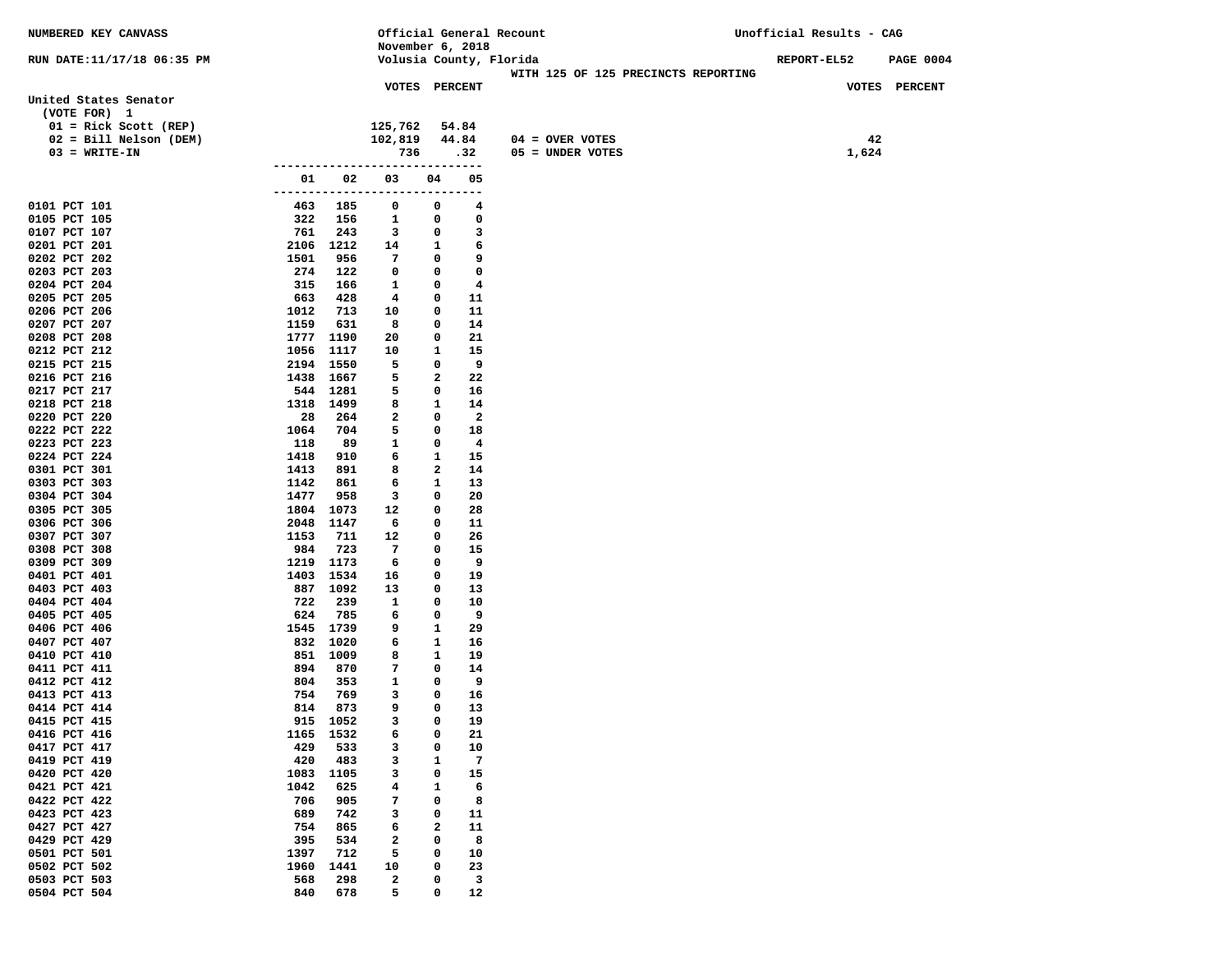| <b>NUMBERED KEY CANVASS</b>                         |             |             | Official General Recount       |              |                          |  |                                         | Unofficial Results - CAG |       |               |
|-----------------------------------------------------|-------------|-------------|--------------------------------|--------------|--------------------------|--|-----------------------------------------|--------------------------|-------|---------------|
|                                                     |             |             | November 6, 2018               |              |                          |  |                                         |                          |       |               |
| RUN DATE:11/17/18 06:35 PM                          |             |             | Volusia County, Florida        |              |                          |  |                                         | REPORT-EL52 PAGE 0005    |       |               |
|                                                     |             |             |                                |              |                          |  | WITH 125 OF 125 PRECINCTS REPORTING     |                          |       |               |
|                                                     |             |             | <b>VOTES PERCENT</b>           |              |                          |  |                                         |                          |       | VOTES PERCENT |
| United States Senator<br>(VOTE FOR) 1               |             |             |                                |              |                          |  |                                         |                          |       |               |
|                                                     |             |             | 125,762                        |              | 54.84                    |  |                                         |                          |       |               |
| $01 =$ Rick Scott (REP)<br>$02 = Bill Nelson (DEM)$ |             |             | 102,819                        |              | 44.84                    |  |                                         |                          | 42    |               |
| $03 = WRTTE-TN$                                     |             |             | 736                            |              | .32                      |  | $04 =$ OVER VOTES<br>$05 =$ UNDER VOTES |                          | 1,624 |               |
|                                                     |             |             | ------------------------------ |              |                          |  |                                         |                          |       |               |
| (CONTINUED FROM PREVIOUS PAGE)                      |             |             | 01 02 03                       | 04           | 05                       |  |                                         |                          |       |               |
|                                                     |             |             | ------------------------------ |              |                          |  |                                         |                          |       |               |
| 0506 PCT 506                                        |             | 1119 844    | 9                              | 0            | 19                       |  |                                         |                          |       |               |
| 0508 PCT 508                                        | 1001        | 610         | 7                              | 0            | 16                       |  |                                         |                          |       |               |
| 0509 PCT 509                                        | 531         | 242         | $\mathbf{2}$                   | 0            | $\overline{7}$           |  |                                         |                          |       |               |
| 0510 PCT 510                                        |             | 2032 1140   | 9                              | $\mathbf{1}$ | 20                       |  |                                         |                          |       |               |
| 0511 PCT 511                                        | 448         | 185         | $\mathbf{2}$                   | $\mathbf{0}$ | - 5                      |  |                                         |                          |       |               |
| 0512 PCT 512                                        |             | 1707 1287   | 8                              | 0            | 20                       |  |                                         |                          |       |               |
| 0515 PCT 515                                        | 903         | 971         | 5                              | $\mathbf 0$  | 13                       |  |                                         |                          |       |               |
| 0516 PCT 516                                        | 1117        | 701         | 6                              | $\mathbf{1}$ | 14                       |  |                                         |                          |       |               |
| 0517 PCT 517                                        | 835         | 701         | 4                              | 0            | 12                       |  |                                         |                          |       |               |
| 0519 PCT 519                                        | 506         | 468         | 6                              | $\mathbf 0$  | 10                       |  |                                         |                          |       |               |
| 0521 PCT 521                                        |             | 1682 1171   | 7                              | 0            | 34                       |  |                                         |                          |       |               |
| 0522 PCT 522                                        | 1378        | 1075        | 9                              | 1            | 18                       |  |                                         |                          |       |               |
| 0523 PCT 523                                        | 728         | 649         | 11                             | 1            | 12<br>8                  |  |                                         |                          |       |               |
| 0526 PCT 526<br>0527 PCT 527                        | 495<br>571  | 546<br>509  | 1<br>8                         | 0<br>0       | $\overline{\phantom{a}}$ |  |                                         |                          |       |               |
| 0528 PCT 528                                        | 458         | 533         | 5                              | 0            | 10                       |  |                                         |                          |       |               |
| 0529 PCT 529                                        | 539         | 527         | 2                              | 0            | 12                       |  |                                         |                          |       |               |
| 0530 PCT 530                                        | 513         | 620         | 9                              | 0            | 11                       |  |                                         |                          |       |               |
| 0532 PCT 532                                        | 1418        | 678         | 1                              | 0            | 11                       |  |                                         |                          |       |               |
| 0602 PCT 602                                        |             | 1722 1353   | 10                             | $\mathbf{1}$ | 17                       |  |                                         |                          |       |               |
| 0603 PCT 603                                        | 507         | 1640        | $\mathbf{3}$                   | 1            | 14                       |  |                                         |                          |       |               |
| 0607 PCT 607                                        |             | 1493 1219   | 12                             | 0            | 25                       |  |                                         |                          |       |               |
| 0614 PCT 614                                        |             | 331 1587    | 4                              | 2            | 19                       |  |                                         |                          |       |               |
| 0619 PCT 619                                        | 194         | 867         | 6                              | 1            | - 6                      |  |                                         |                          |       |               |
| 0620 PCT 620                                        | 43          | 974         | 4                              | 1            | - 6                      |  |                                         |                          |       |               |
| 0621 PCT 621                                        | 130         | 829         | 1                              | 0            | $\overline{7}$           |  |                                         |                          |       |               |
| 0622 PCT 622                                        | 145         | 194         | 3                              | 0            | - 5                      |  |                                         |                          |       |               |
| 0623 PCT 623                                        | 667<br>681  | 672<br>461  | 4                              | 0            | 17<br>- 5                |  |                                         |                          |       |               |
| 0625 PCT 625<br>0626 PCT 626                        | 384         | 476         | 3<br>3                         | 1<br>0       | 13                       |  |                                         |                          |       |               |
| 0628 PCT 628                                        |             | 357 1612    | 13                             | 2            | 13                       |  |                                         |                          |       |               |
| 0633 PCT 633                                        |             | 761 1179    | 10                             | 0            | 15                       |  |                                         |                          |       |               |
| 0638 PCT 638                                        | 873         | 627         | $\overline{4}$                 | 1            | 19                       |  |                                         |                          |       |               |
| 0641 PCT 641                                        |             | 1541 1278   | 12                             | 0            | 12                       |  |                                         |                          |       |               |
| 0701 PCT 701                                        |             | 1554 1229   | 9                              | 0            | 18                       |  |                                         |                          |       |               |
| 0703 PCT 703                                        |             | 1195 1076   | 8                              | $\mathbf{2}$ | 12                       |  |                                         |                          |       |               |
| 0705 PCT 705                                        | 574         | - 383       | 2                              | 0            | - 6                      |  |                                         |                          |       |               |
| 0706 PCT 706                                        |             | 2070 1128   | $4\phantom{1}$                 | $\mathbf{o}$ | 17                       |  |                                         |                          |       |               |
| 0709 PCT 709                                        | 1140        | 837         | 7                              | $\mathbf{1}$ | 9                        |  |                                         |                          |       |               |
| 0711 PCT 711                                        |             | 1339 1045   | 8                              | 0            | 25                       |  |                                         |                          |       |               |
| 0712 PCT 712                                        | 671         | 582         | 4                              | 0            | 13                       |  |                                         |                          |       |               |
| 0714 PCT 714                                        | 1214        | 1076        | 12                             | 1            | 11                       |  |                                         |                          |       |               |
| 0716 PCT 716                                        | 1501        | 498         | з                              | 0            | 12                       |  |                                         |                          |       |               |
| 0717 PCT 717                                        | 684         | 552         | 2                              | 0            | 12                       |  |                                         |                          |       |               |
| 0718 PCT 718<br>0719 PCT 719                        | 1355<br>791 | 1051<br>550 | 10<br>з                        | 0<br>0       | 18<br>12                 |  |                                         |                          |       |               |
| 0720 PCT 720                                        | 348         | 254         | 4                              | 0            | 4                        |  |                                         |                          |       |               |
| 0722 PCT 722                                        | 882         | 645         | 7                              | 1            | 14                       |  |                                         |                          |       |               |
| 0725 PCT 725                                        | 922         | 687         | 4                              | 0            | 11                       |  |                                         |                          |       |               |
| 0726 PCT 726                                        | 1621        | 771         | 5                              | 0            | 22                       |  |                                         |                          |       |               |
| 0728 PCT 728                                        | 1624        | 1112        | 11                             | 0            | 16                       |  |                                         |                          |       |               |
| 0729 PCT 729                                        | 1996        | 1158        | 4                              | 0            | 13                       |  |                                         |                          |       |               |
| 0732 PCT 732                                        | 2080        | 1291        | 13                             | 1            | 19                       |  |                                         |                          |       |               |
| 0733 PCT 733                                        | 1085        | 711         | 4                              | 0            | 12                       |  |                                         |                          |       |               |
|                                                     |             |             |                                |              |                          |  |                                         |                          |       |               |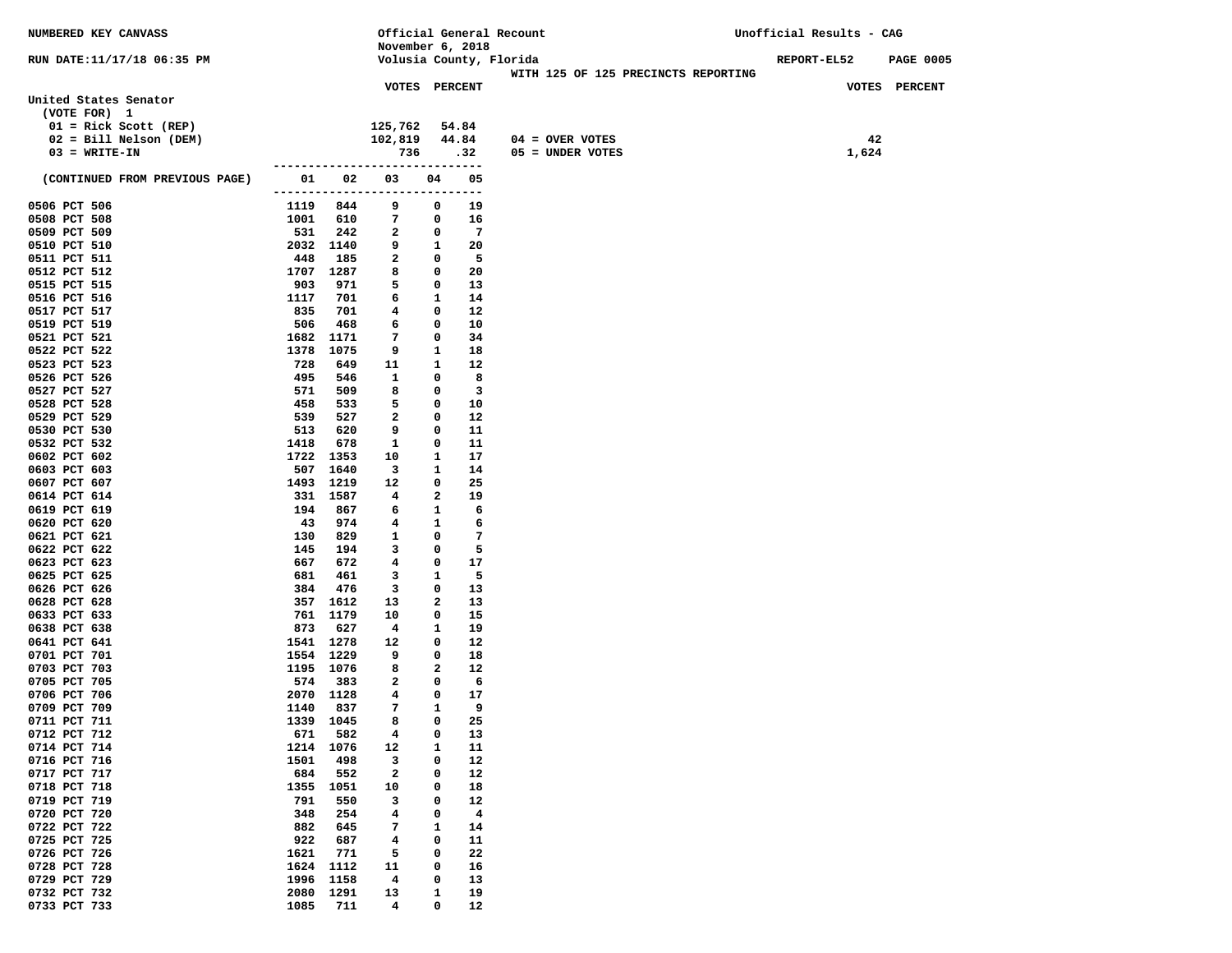|      |            |                         |                |           |                                                                                        | Unofficial Results - CAG                                                  |
|------|------------|-------------------------|----------------|-----------|----------------------------------------------------------------------------------------|---------------------------------------------------------------------------|
|      |            |                         |                |           | WITH 125 OF 125 PRECINCTS REPORTING                                                    | REPORT-EL52<br><b>PAGE 0006</b>                                           |
|      |            |                         |                |           |                                                                                        | VOTES PERCENT                                                             |
|      |            |                         |                |           |                                                                                        |                                                                           |
|      |            |                         |                |           |                                                                                        |                                                                           |
|      |            |                         |                |           |                                                                                        |                                                                           |
|      |            |                         |                |           | $04 =$ OVER VOTES                                                                      | 42                                                                        |
|      |            |                         |                |           |                                                                                        | 1,624                                                                     |
|      |            |                         |                |           |                                                                                        |                                                                           |
|      |            |                         |                |           |                                                                                        |                                                                           |
|      |            |                         | 0              | 7         |                                                                                        |                                                                           |
| 1458 | 999        |                         | 0              |           |                                                                                        |                                                                           |
| 1948 | 1336       | 8                       | $\mathbf{1}$   | 18        |                                                                                        |                                                                           |
| 633  | 461        | 0                       | $\mathbf{1}$   | 6         |                                                                                        |                                                                           |
| 2467 | 1828       | 9                       | $\overline{a}$ | 28        |                                                                                        |                                                                           |
| 275  | 254        | 1                       | 0              | 10        |                                                                                        |                                                                           |
| 559  | 588        | $\overline{\mathbf{2}}$ | 0              | 16        |                                                                                        |                                                                           |
| 1098 | 880        | 7                       | 0              | 13        |                                                                                        |                                                                           |
| 873  | 610        | 6                       | 0              | 13        |                                                                                        |                                                                           |
| 1040 | 596        | 5                       | 0              | 15        |                                                                                        |                                                                           |
| 938  | 320        | 4                       | 0              | 8         |                                                                                        |                                                                           |
| 784  | 582        | 6                       | 1              | 12        |                                                                                        |                                                                           |
| 1444 | 988        | 8                       | 0              | 17        |                                                                                        |                                                                           |
| 1370 | 942        | 7                       | 1              | 15        |                                                                                        |                                                                           |
| 1926 | 1199       | 13                      | 0              | 21        |                                                                                        |                                                                           |
| 1105 | 479        | 4                       | 0              | 11        |                                                                                        |                                                                           |
| 636  | 372        | 2                       | 0              | 7         |                                                                                        |                                                                           |
| 463  | 371        | 4                       | 0              | 6         |                                                                                        |                                                                           |
|      | 01<br>1025 | 02<br>----------<br>545 | 03<br>2<br>5   | 736<br>04 | November 6, 2018<br>VOTES PERCENT<br>125,762 54.84<br>102,819 44.84<br>.32<br>05<br>12 | Official General Recount<br>Volusia County, Florida<br>$05 =$ UNDER VOTES |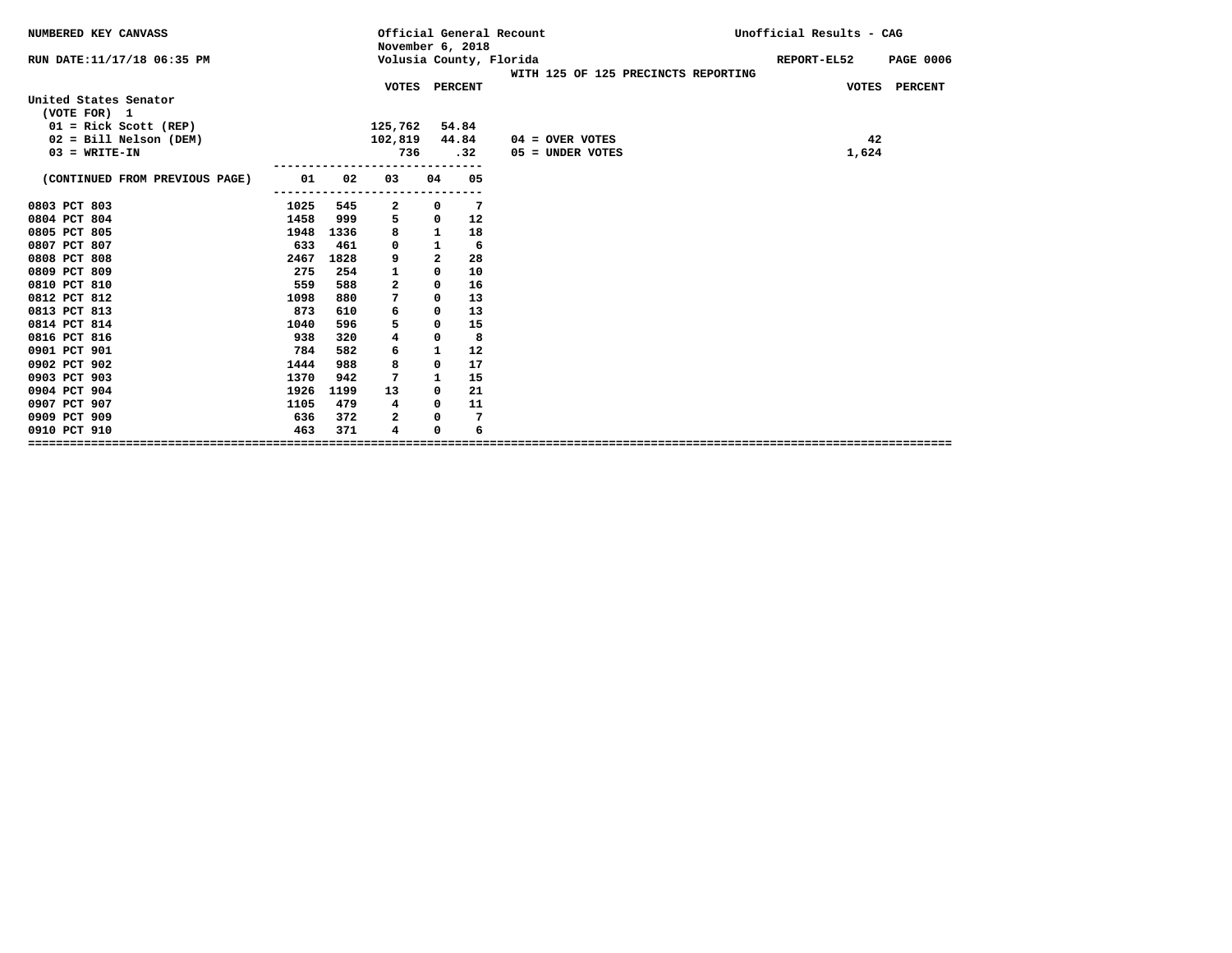| NUMBERED KEY CANVASS                                 |             |                        | Official General Recount<br>November 6, 2018 |                    |                  |                        |                                       |                         | Unofficial Results - CAG            |  |                    |              |                  |
|------------------------------------------------------|-------------|------------------------|----------------------------------------------|--------------------|------------------|------------------------|---------------------------------------|-------------------------|-------------------------------------|--|--------------------|--------------|------------------|
| RUN DATE:11/17/18 06:35 PM                           |             |                        | Volusia County, Florida                      |                    |                  |                        |                                       |                         |                                     |  | <b>REPORT-EL52</b> |              | <b>PAGE 0007</b> |
|                                                      |             |                        | VOTES PERCENT                                |                    |                  |                        |                                       |                         | WITH 125 OF 125 PRECINCTS REPORTING |  |                    |              | VOTES PERCENT    |
| Governor and Lieutenant Governor<br>(VOTE FOR) 1     |             |                        |                                              |                    |                  |                        |                                       |                         |                                     |  |                    |              |                  |
| $01 =$ Ron DeSantis (REP)                            |             |                        | 124,819                                      |                    | 54.51            |                        |                                       |                         |                                     |  |                    |              |                  |
| $02$ = Andrew Gillum (DEM)                           |             |                        | 100,478                                      |                    | 43.88            |                        |                                       | $06$ = Bruce Stanley    |                                     |  |                    | 466          | .20              |
| 03 = Darcy G. Richardson (REF)                       |             |                        | 1,619                                        |                    | .71              |                        | $07 = WRTTE-TN$                       |                         |                                     |  |                    | 241          | .11              |
| 04 = Ryan Christopher Foley<br>05 = Kyle "KC" Gibson |             |                        | 735<br>643                                   |                    | .32<br>.28       |                        | $08 =$ OVER VOTES<br>09 = UNDER VOTES |                         |                                     |  |                    | 407<br>1,586 |                  |
|                                                      |             |                        | ----------------------                       |                    | ---------------- |                        | ------                                | ---------               |                                     |  |                    |              |                  |
|                                                      | 01          | 02                     | 03<br>---------------------------            | 04                 | 05               | 06<br>---------------- | 07                                    | 08<br>---------         | 09                                  |  |                    |              |                  |
| 0101 PCT 101                                         | 462         | 177                    | 4                                            | 2                  | 1                | 2                      | 1                                     | 0                       | 3                                   |  |                    |              |                  |
| 0105 PCT 105                                         | 320         | 146                    | 4                                            | 0                  | 0                | $\mathbf{2}$           | 0                                     | 1                       | 6                                   |  |                    |              |                  |
| 0107 PCT 107                                         | 771         | 216                    | 5                                            | 3                  | 0                | 3                      | 0                                     | 2                       | 10                                  |  |                    |              |                  |
| 0201 PCT 201                                         |             | 2118 1172              | 17                                           | 7                  | 9                | 3                      | 4                                     | 7                       | 13                                  |  |                    |              |                  |
| 0202 PCT 202                                         | 1500        | 907                    | 22                                           | 5                  | 13               | $\mathbf{2}$           | 1                                     | 7                       | 16                                  |  |                    |              |                  |
| 0203 PCT 203<br>0204 PCT 204                         | 278<br>313  | 113<br>158             | 0<br>3                                       | 1<br>2             | 0<br>2           | 1<br>2                 | 0<br>2                                | 1<br>0                  | $\mathbf{2}$<br>4                   |  |                    |              |                  |
| 0205 PCT 205                                         | 660         | 414                    | 10                                           | 8                  | 4                | 0                      | 0                                     | 1                       | 9                                   |  |                    |              |                  |
| 0206 PCT 206                                         | 1014        | 683                    | 13                                           | 6                  | 3                | 3                      | 3                                     | 5                       | 16                                  |  |                    |              |                  |
| 0207 PCT 207                                         | 1158        | 619                    | 16                                           | 3                  | $\mathbf{1}$     | 6                      | 1                                     | 3                       | 5                                   |  |                    |              |                  |
| 0208 PCT 208                                         | 1799 1130   |                        | 18                                           | 7                  | 8                | 13                     | 4                                     | 1                       | 28                                  |  |                    |              |                  |
| 0212 PCT 212                                         | 1044 1091   |                        | 24                                           | 8                  | 5                | 5                      | $\mathbf{2}$                          | 6                       | 14                                  |  |                    |              |                  |
| 0215 PCT 215                                         |             | 2146 1553              | 14                                           | 2                  | 7                | 4                      | 3                                     | 6                       | 23                                  |  |                    |              |                  |
| 0216 PCT 216                                         |             | 1411 1662              | 18                                           | 13                 | 6                | 4                      | 0                                     | 3                       | 17                                  |  |                    |              |                  |
| 0217 PCT 217<br>0218 PCT 218                         |             | 513 1283<br>1299 1490  | 10<br>14                                     | 6<br>3             | 6<br>8           | 7<br>2                 | 2<br>0                                | 3<br>4                  | 16<br>20                            |  |                    |              |                  |
| 0220 PCT 220                                         | 20          | 274                    | 1                                            | 0                  | 1                | 0                      | 0                                     | 0                       | $\mathbf 0$                         |  |                    |              |                  |
| 0222 PCT 222                                         | 1075        | 670                    | 10                                           | 7                  | 2                | 7                      | 2                                     | 4                       | 14                                  |  |                    |              |                  |
| 0223 PCT 223                                         | 119         | 79                     | 5                                            | 1                  | 0                | 6                      | 0                                     | 0                       | $\mathbf{2}$                        |  |                    |              |                  |
| 0224 PCT 224                                         | 1426        | 875                    | 13                                           | 1                  | 7                | 1                      | 5                                     | 1                       | 21                                  |  |                    |              |                  |
| 0301 PCT 301                                         | 1403        | 867                    | 13                                           | 8                  | 7                | 8                      | 5                                     | 3                       | 14                                  |  |                    |              |                  |
| 0303 PCT 303                                         | 1136        | 832                    | 14                                           | 8                  | 6                | 5                      | 4                                     | 6                       | 12                                  |  |                    |              |                  |
| 0304 PCT 304                                         | 1460        | 943                    | 14                                           | 3                  | 6                | 5                      | 0                                     | 9                       | 18                                  |  |                    |              |                  |
| 0305 PCT 305<br>0306 PCT 306                         |             | 1813 1030<br>2024 1119 | 22<br>19                                     | 5<br>12            | 12<br>6          | 4<br>7                 | 4<br>3                                | 2<br>1                  | 25<br>21                            |  |                    |              |                  |
| 0307 PCT 307                                         | 1149        | 675                    | 27                                           | 6                  | 8                | 4                      | 5                                     | $\mathbf{2}$            | 26                                  |  |                    |              |                  |
| 0308 PCT 308                                         | 973         | 704                    | 16                                           | 9                  | 3                | 5                      | 1                                     | 1                       | 17                                  |  |                    |              |                  |
| 0309 PCT 309                                         |             | 1179 1154              | 21                                           | 12                 | 16               | 3                      | 1                                     | 10                      | 11                                  |  |                    |              |                  |
| 0401 PCT 401                                         |             | 1352 1522              | 33                                           | 4                  | 7                | 7                      | 9                                     | 13                      | 25                                  |  |                    |              |                  |
| 0403 PCT 403                                         |             | 842 1122               | 11                                           | 10                 | 5                | 4                      | 2                                     | $\overline{\mathbf{3}}$ | 6                                   |  |                    |              |                  |
| 0404 PCT 404                                         | 741         | 212                    | 4                                            | 3                  | $\mathbf{1}$     | 0                      | 0                                     | 3                       | 8                                   |  |                    |              |                  |
| 0405 PCT 405                                         | 611         | 776                    | 5                                            | 6                  | 6                | 3                      | 6                                     | 3                       | 8                                   |  |                    |              |                  |
| 0406 PCT 406<br>0407 PCT 407                         |             | 1487 1760<br>780 1035  | 19<br>26                                     | 12<br>6            | 5<br>4           | 5<br>4                 | $\mathbf 0$<br>1                      | 5<br>6                  | 30<br>13                            |  |                    |              |                  |
| 0410 PCT 410                                         |             | 817 1022               | 18                                           | 2                  | 11               | 1                      | 1                                     | 3                       | 13                                  |  |                    |              |                  |
| 0411 PCT 411                                         | 870         | 867                    | 16                                           | 3                  | 14               | 3                      | 2                                     | 0                       | 10                                  |  |                    |              |                  |
| 0412 PCT 412                                         | 819         | 313                    | 9                                            | 10                 | 1                | $\overline{a}$         | 1                                     | 9                       | 3                                   |  |                    |              |                  |
| 0413 PCT 413                                         | 723         | 782                    | 16                                           | 4                  | $\overline{a}$   | 4                      | $\Omega$                              | 3                       | 8                                   |  |                    |              |                  |
| 0414 PCT 414                                         | 806         | 869                    | 7                                            | з                  | 3                | 4                      | з                                     | 1                       | 13                                  |  |                    |              |                  |
| 0415 PCT 415                                         |             | 872 1065               | 13                                           | 7                  | $\mathbf{1}$     | 4                      | $\mathbf{1}$                          | 9                       | 17                                  |  |                    |              |                  |
| 0416 PCT 416                                         | 1111        | 1532                   | 25                                           | 5                  | 11               | 6                      | 3                                     | 6                       | 25                                  |  |                    |              |                  |
| 0417 PCT 417<br>0419 PCT 419                         | 429<br>394  | 520<br>498             | 7<br>$\overline{4}$                          | 3<br>8             | 6<br>2           | 0<br>1                 | 0<br>0                                | 3<br>$\mathbf{1}$       | 7<br>6                              |  |                    |              |                  |
| 0420 PCT 420                                         | 1096        | 1059                   | 11                                           | 9                  | 6                | 4                      | 3                                     | 5                       | 13                                  |  |                    |              |                  |
| 0421 PCT 421                                         | 1041        | 600                    | 10                                           | 6                  | 3                | 1                      | 2                                     | 4                       | 11                                  |  |                    |              |                  |
| 0422 PCT 422                                         | 695         | 892                    | 8                                            | 8                  | $\mathbf{2}$     | 4                      | 0                                     | 4                       | 13                                  |  |                    |              |                  |
| 0423 PCT 423                                         | 658         | 746                    | 13                                           | 5                  | $\mathbf{2}$     | 3                      | 2                                     | 4                       | 12                                  |  |                    |              |                  |
| 0427 PCT 427                                         | 712         | 883                    | 14                                           | 7                  | 5                | $\mathbf{2}$           | 1                                     | 4                       | 10                                  |  |                    |              |                  |
| 0429 PCT 429                                         | 387         | 533                    | 5                                            | 5                  | 4                | 0                      | 1                                     | 1                       | 3                                   |  |                    |              |                  |
| 0501 PCT 501                                         | 1393        | 693                    | 5                                            | 4                  | 3                | 4                      | 4                                     | 3                       | 15                                  |  |                    |              |                  |
| 0502 PCT 502<br>0503 PCT 503                         | 1960<br>569 | 1397<br>283            | 24<br>0                                      | 10<br>$\mathbf{1}$ | 6<br>3           | 9<br>3                 | 2<br>0                                | 6<br>2                  | 20<br>10                            |  |                    |              |                  |
|                                                      |             |                        |                                              |                    |                  |                        |                                       |                         |                                     |  |                    |              |                  |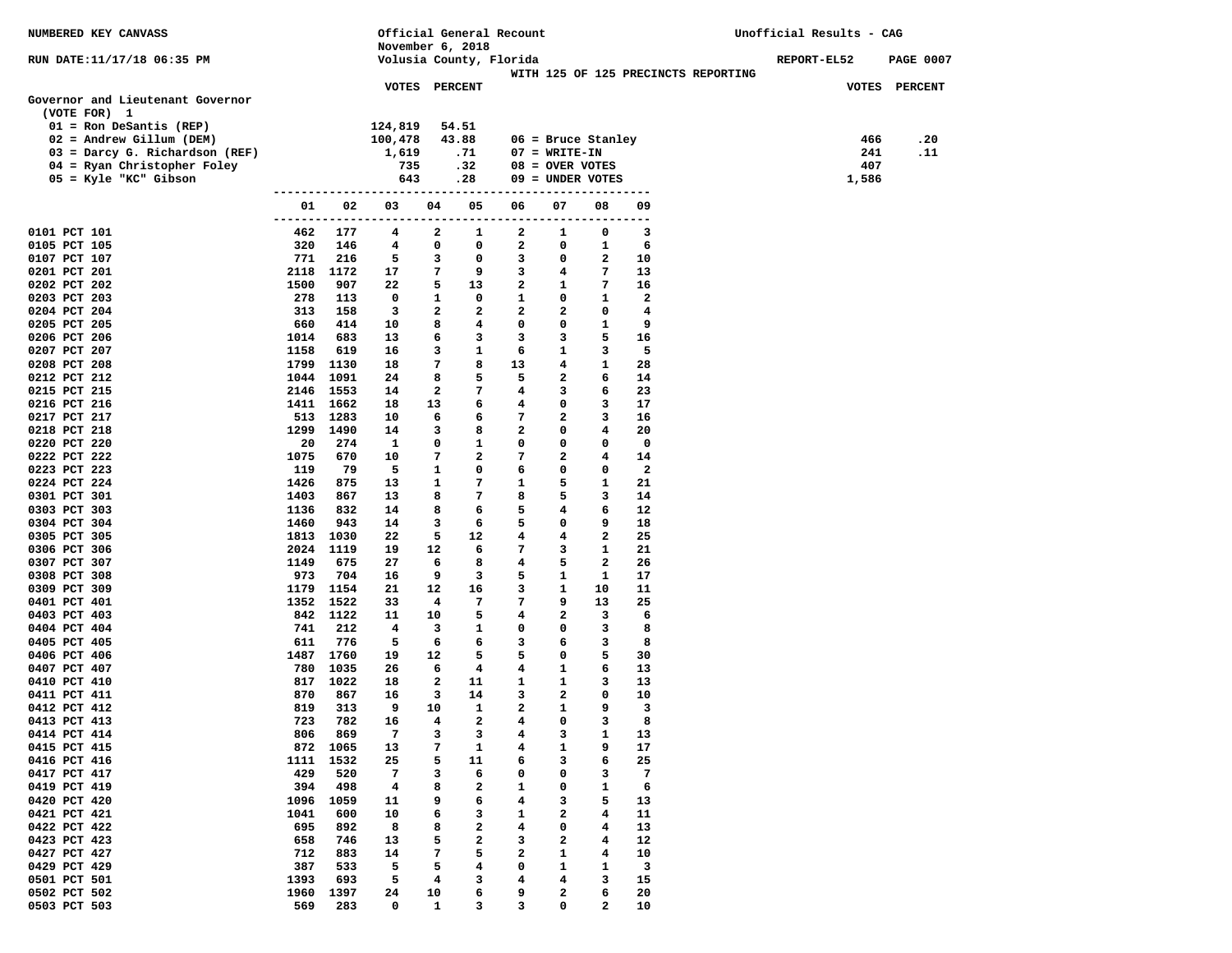| NUMBERED KEY CANVASS                             |             |                       | November 6, 2018     |                                   | Official General Recount |                |                                |                     |                                     | Unofficial Results - CAG |       |                  |
|--------------------------------------------------|-------------|-----------------------|----------------------|-----------------------------------|--------------------------|----------------|--------------------------------|---------------------|-------------------------------------|--------------------------|-------|------------------|
| RUN DATE:11/17/18 06:35 PM                       |             |                       |                      |                                   | Volusia County, Florida  |                |                                |                     |                                     | <b>REPORT-EL52</b>       |       | <b>PAGE 0008</b> |
|                                                  |             |                       |                      |                                   |                          |                |                                |                     | WITH 125 OF 125 PRECINCTS REPORTING |                          |       |                  |
|                                                  |             |                       | <b>VOTES PERCENT</b> |                                   |                          |                |                                |                     |                                     |                          |       | VOTES PERCENT    |
| Governor and Lieutenant Governor<br>(VOTE FOR) 1 |             |                       |                      |                                   |                          |                |                                |                     |                                     |                          |       |                  |
| $01 =$ Ron DeSantis (REP)                        |             |                       | 124,819              |                                   | 54.51                    |                |                                |                     |                                     |                          |       |                  |
| $02$ = Andrew Gillum (DEM)                       |             |                       | 100,478              |                                   | 43.88                    |                | $06$ = Bruce Stanley           |                     |                                     |                          | 466   | .20              |
| 03 = Darcy G. Richardson (REF)                   |             |                       | 1,619                |                                   | .71                      |                | $07 = WRTTE-TN$                |                     |                                     |                          | 241   | .11              |
| 04 = Ryan Christopher Foley                      |             |                       | 735                  |                                   | .32                      |                | $08 =$ OVER VOTES              |                     |                                     |                          | 407   |                  |
| 05 = Kyle "KC" Gibson                            |             |                       | 643                  |                                   | .28                      |                | 09 = UNDER VOTES               |                     |                                     |                          | 1,586 |                  |
|                                                  |             |                       |                      |                                   |                          |                |                                |                     |                                     |                          |       |                  |
| (CONTINUED FROM PREVIOUS PAGE)                   | 01          | 02                    | 03                   | 04                                | 05                       | 06             | 07                             | 08<br>---------     | 09                                  |                          |       |                  |
| 0504 PCT 504                                     | 828         | 663                   | 11                   | 9                                 | 4                        | 4              | 4                              | 2                   | 10                                  |                          |       |                  |
| 0506 PCT 506                                     | 1137        | 807                   | 10                   | 9                                 | $\mathbf{2}$             | 5              | 1                              | 0                   | 20                                  |                          |       |                  |
| 0508 PCT 508                                     | 990         | 603                   | 14                   | 2                                 | 5                        | 0              | 3                              | 3                   | 14                                  |                          |       |                  |
| 0509 PCT 509                                     | 529         | 224                   | 10                   | $\overline{a}$                    | 7                        | 3              | $\mathbf 0$                    | 3                   | 4                                   |                          |       |                  |
| 0510 PCT 510                                     |             | 2012 1138             | 13                   | 8                                 | 5                        | $\mathbf{2}$   | 6                              | $\mathbf{2}$        | 16                                  |                          |       |                  |
| 0511 PCT 511                                     | 455         | 176                   | $\overline{4}$       | $\mathbf{1}$                      | 0                        | 0              | 0                              | $\mathbf 0$         | $\overline{4}$                      |                          |       |                  |
| 0512 PCT 512                                     |             | 1697 1258             | 12                   | 11                                | 6                        | 5              | 5                              | 6                   | 22                                  |                          |       |                  |
| 0515 PCT 515                                     | 886         | 957                   | 12                   | 9                                 | 7                        | 1              | $\mathbf{1}$                   | 6                   | 13                                  |                          |       |                  |
| 0516 PCT 516                                     | 1136        | 669                   | $\overline{7}$       | 3                                 | $\overline{4}$           | 3              | 0                              | $\mathbf{2}$        | 15                                  |                          |       |                  |
| 0517 PCT 517<br>0519 PCT 519                     | 837<br>497  | 666<br>462            | 9<br>12              | 6<br>$\overline{a}$               | 9<br>$\overline{a}$      | 3<br>5         | $\overline{4}$<br>$\mathbf{1}$ | $4\phantom{1}$<br>3 | 14<br>6                             |                          |       |                  |
| 0521 PCT 521                                     | 1668        | 1132                  | 21                   | 21                                | 6                        | 11             | $\overline{4}$                 | 6                   | 25                                  |                          |       |                  |
| 0522 PCT 522                                     | 1375        | 1038                  | 16                   | 11                                | 13                       | 4              | 5                              | 6                   | 13                                  |                          |       |                  |
| 0523 PCT 523                                     | 731         | 620                   | 24                   | 5                                 | $\overline{\mathbf{3}}$  | 6              | 4                              | $\mathbf 0$         | 8                                   |                          |       |                  |
| 0526 PCT 526                                     | 497         | 526                   | 9                    | 5                                 | 3                        | 0              | $\mathbf{1}$                   | $\mathbf 0$         | 9                                   |                          |       |                  |
| 0527 PCT 527                                     | 549         | 509                   | 6                    | 9                                 | 5                        | 5              | $\mathbf{1}$                   | 3                   | 4                                   |                          |       |                  |
| 0528 PCT 528                                     | 450         | 514                   | 17                   | 7                                 | $\mathbf{2}$             | 5              | 3                              | $\mathbf{2}$        | 6                                   |                          |       |                  |
| 0529 PCT 529                                     | 532         | 521                   | 11                   | 4                                 | $\mathbf{2}$             | $\mathbf{2}$   | 1                              | $\mathbf{1}$        | 6                                   |                          |       |                  |
| 0530 PCT 530                                     | 494         | 611                   | 15                   | 7                                 | 7                        | $\mathbf{2}$   | $\mathbf{1}$                   | 3                   | 13                                  |                          |       |                  |
| 0532 PCT 532                                     | 1410        | 661                   | 8                    | 5                                 | $4\phantom{1}$           | 1              | $\mathbf{1}$                   | 6                   | 12                                  |                          |       |                  |
| 0602 PCT 602                                     |             | 1656 1374             | 23                   | 13                                | $7^{\circ}$              | 5              | 5                              | $\mathbf{1}$        | 19                                  |                          |       |                  |
| 0603 PCT 603                                     |             | 482 1634              | 19<br>21             | $\overline{4}$<br>$4\overline{ }$ | $4\phantom{1}$<br>8      | 5<br>4         | 3<br>3                         | 3<br>6              | 11<br>22                            |                          |       |                  |
| 0607 PCT 607<br>0614 PCT 614                     |             | 1479 1202<br>296 1614 | 6                    | 3                                 | 5                        | 3              | 2                              | $\overline{4}$      | 10                                  |                          |       |                  |
| 0619 PCT 619                                     | 165         | 889                   | 6                    | 6                                 | 5                        | 1              | 0                              | $\mathbf 0$         | $\mathbf{2}$                        |                          |       |                  |
| 0620 PCT 620                                     |             | 17 1007               | 1                    | $\mathbf{1}$                      | 0                        | 0              | $\mathbf{1}$                   | $\mathbf 0$         | $\mathbf{1}$                        |                          |       |                  |
| 0621 PCT 621                                     | 107         | 850                   | 2                    | 1                                 | 1                        | 1              | $\mathbf 0$                    | $\mathbf{2}$        | 3                                   |                          |       |                  |
| 0622 PCT 622                                     | 146         | 193                   | 3                    | 0                                 | 0                        | 0              | $^{\circ}$                     | $\mathbf{2}$        | 3                                   |                          |       |                  |
| 0623 PCT 623                                     | 678         | 635                   | 12                   | 6                                 | 8                        | 2              | 0                              | $\mathbf{2}$        | 17                                  |                          |       |                  |
| 0625 PCT 625                                     | 684         | 441                   | 9                    | 3                                 | 5                        | 3              | 1                              | $\mathbf{2}$        | 3                                   |                          |       |                  |
| 0626 PCT 626                                     | 387         | 469                   | 2                    | $\mathbf{1}$                      | $\mathbf{2}$             | 3              | $\mathbf{1}$                   | 6                   | 5                                   |                          |       |                  |
| 0628 PCT 628                                     |             | 335 1629              | 6                    | 6                                 | 6                        | 3              | $\mathbf{1}$                   | 1                   | 10                                  |                          |       |                  |
| 0633 PCT 633<br>0638 PCT 638                     | 865         | 736 1178<br>621       | 15<br>5              | 8<br>7                            | 8<br>6                   | 1<br>2         | $\overline{a}$<br>$\mathbf{2}$ | 5<br>3              | 12<br>13                            |                          |       |                  |
| 0641 PCT 641                                     |             | 1526 1244             | 17                   | 12                                | 9                        | $\overline{a}$ | 2                              | 8                   | 23                                  |                          |       |                  |
| 0701 PCT 701                                     |             | 1543 1169             | 26                   | 10                                | 11                       | 16             | 2                              | 7                   | 26                                  |                          |       |                  |
| 0703 PCT 703                                     |             | 1186 1045             | 28                   | $\overline{\mathbf{4}}$           | $\overline{4}$           | 4              | 3                              | $\overline{a}$      | 17                                  |                          |       |                  |
| 0705 PCT 705                                     |             | 580 360               | 5                    | $2^{\circ}$                       | $\overline{\mathbf{4}}$  | 3              | $\overline{2}$                 | $\mathbf{1}$        | 8                                   |                          |       |                  |
| 0706 PCT 706                                     |             | 2070 1091             | 15                   | 8                                 | 1                        | 5              | 0                              | 7                   | 22                                  |                          |       |                  |
| 0709 PCT 709                                     | 1121        | 810                   | 21                   | 10                                | 10                       | 5              | 3                              | 1                   | 13                                  |                          |       |                  |
| 0711 PCT 711                                     | 1322        | 1021                  | 21                   | 10                                | 12                       | 3              | 4                              | 4                   | 20                                  |                          |       |                  |
| 0712 PCT 712                                     | 659         | 579                   | 9                    | 5                                 | 1                        | 4              | 0                              | $\mathbf{2}$        | 11                                  |                          |       |                  |
| 0714 PCT 714                                     | 1204        | 1064                  | 22                   | 4                                 | 5                        | 4              | 1                              | 2                   | 8                                   |                          |       |                  |
| 0716 PCT 716<br>0717 PCT 717                     | 1505<br>670 | 481<br>544            | 7<br>12              | 6<br>6                            | 2<br>4                   | 3<br>5         | 1<br>1                         | 1<br>3              | 8<br>5                              |                          |       |                  |
| 0718 PCT 718                                     | 1372        | 996                   | 27                   | 5                                 | 2                        | з              | 4                              | 7                   | 18                                  |                          |       |                  |
| 0719 PCT 719                                     | 789         | 521                   | 13                   | 7                                 | 1                        | 5              | 0                              | 6                   | 14                                  |                          |       |                  |
| 0720 PCT 720                                     | 360         | 232                   | 5                    | 6                                 | 3                        | 1              | 0                              | 0                   | 3                                   |                          |       |                  |
| 0722 PCT 722                                     | 875         | 616                   | 18                   | 10                                | 10                       | 3              | 3                              | 1                   | 13                                  |                          |       |                  |
| 0725 PCT 725                                     | 927         | 648                   | 15                   | 7                                 | 5                        | 4              | 2                              | 0                   | 16                                  |                          |       |                  |
| 0726 PCT 726                                     | 1646        | 742                   | 9                    | 3                                 | 3                        | 0              | 1                              | 1                   | 14                                  |                          |       |                  |
| 0728 PCT 728                                     |             | 1642 1051             | 23                   | 8                                 | 7                        | 6              | 6                              | 5                   | 15                                  |                          |       |                  |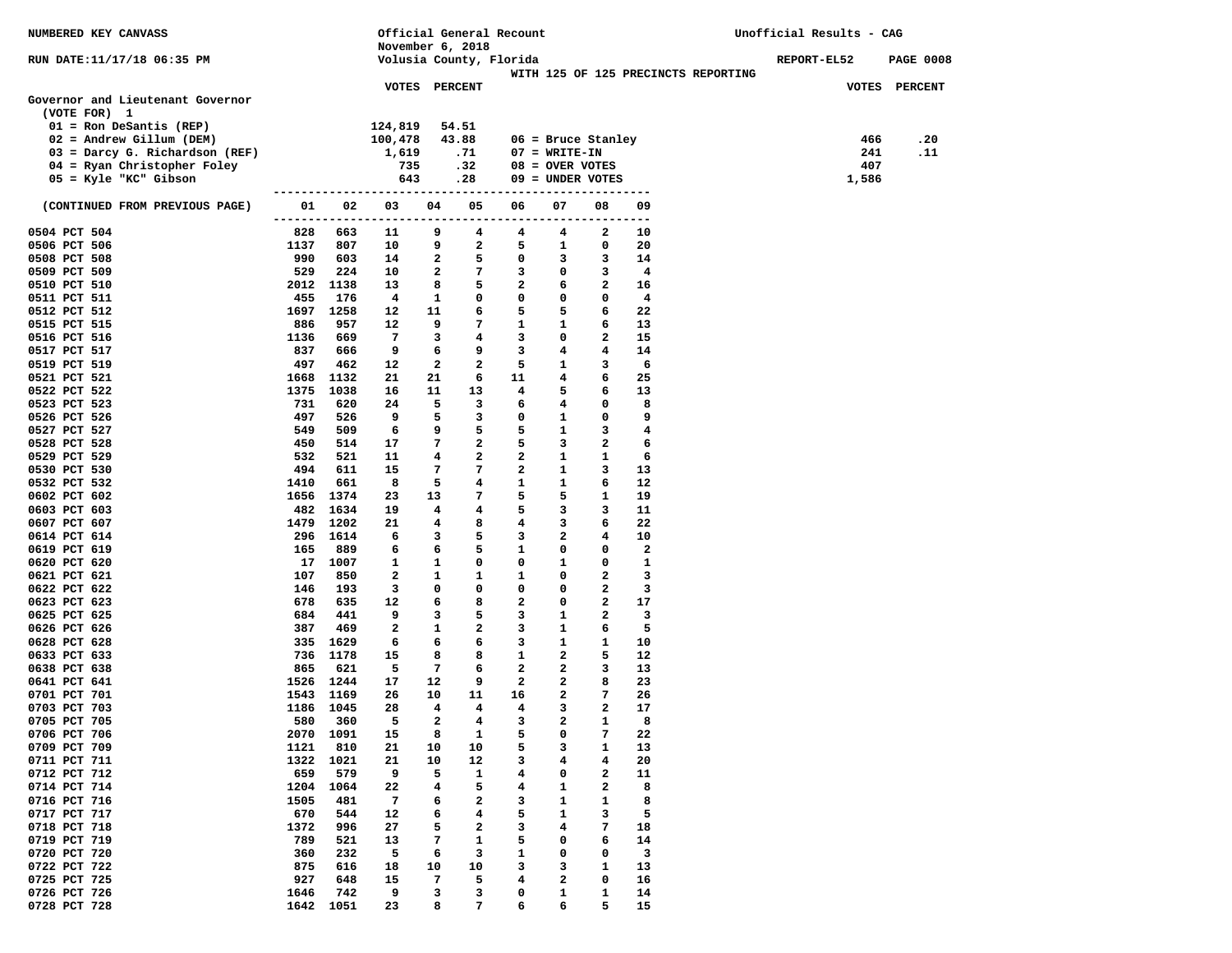| November 6, 2018                                                                                                                    | <b>PAGE 0009</b> |
|-------------------------------------------------------------------------------------------------------------------------------------|------------------|
| Volusia County, Florida<br>RUN DATE:11/17/18 06:35 PM<br>REPORT-EL52                                                                |                  |
| WITH 125 OF 125 PRECINCTS REPORTING                                                                                                 |                  |
| VOTES PERCENT                                                                                                                       | VOTES PERCENT    |
| Governor and Lieutenant Governor                                                                                                    |                  |
| (VOTE FOR) 1                                                                                                                        |                  |
| $01 =$ Ron DeSantis (REP)<br>124,819<br>54.51                                                                                       |                  |
| $02$ = Andrew Gillum (DEM)<br>43.88<br>100,478<br>$06$ = Bruce Stanley<br>466                                                       | .20              |
| 03 = Darcy G. Richardson (REF)<br>$07 = WRTTE-TN$<br>241<br>1,619<br>.71                                                            | .11              |
| 407<br>04 = Ryan Christopher Foley<br>735<br>.32<br>$08 =$ OVER VOTES                                                               |                  |
| 05 = Kyle "KC" Gibson<br>643<br>.28<br>$09 =$ UNDER VOTES<br>1,586                                                                  |                  |
| ----------------<br>05                                                                                                              |                  |
| 02<br>04<br>08<br>01<br>03<br>06<br>07<br>09<br>(CONTINUED FROM PREVIOUS PAGE)                                                      |                  |
| 0729 PCT 729<br>1987 1142<br>5<br>7<br>11<br>13<br>4<br>1<br>1                                                                      |                  |
| 2072 1263<br>20<br>0732 PCT 732<br>11<br>$\mathbf{3}$<br>18<br>6<br>0<br>11                                                         |                  |
| 5<br>5<br>0733 PCT 733<br>1087<br>$\overline{a}$<br>$\mathbf{1}$<br>13<br>689<br>10<br>$\Omega$                                     |                  |
| $\mathbf{1}$<br>$\overline{\phantom{a}}$<br>3<br>$\mathbf{3}$<br>9<br>0803 PCT 803<br>1025<br>532<br>$\overline{a}$<br>$\mathbf{1}$ |                  |
| 5<br>$\overline{a}$<br>$\mathbf{1}$<br>1482<br>$\mathbf{2}$<br>16<br>0804 PCT 804<br>935<br>10<br>21                                |                  |
| $\overline{\mathbf{4}}$<br>5<br>$\overline{a}$<br>$\overline{\mathbf{3}}$<br>28<br>0805 PCT 805<br>6<br>1964<br>1278<br>21          |                  |
| $\overline{a}$<br>5<br>$\mathbf 0$<br>$\overline{\mathbf{3}}$<br>5<br>0807 PCT 807<br>644<br>429<br>9<br>4                          |                  |
| 9<br>$\overline{\mathbf{4}}$<br>6<br>16<br>33<br>0808 PCT 808<br>2456<br>1768<br>30<br>12                                           |                  |
| $\overline{a}$<br>$\overline{\mathbf{2}}$<br>$\mathbf{1}$<br>$\Omega$<br>8<br>0809 PCT 809<br>284<br>3<br>$\mathbf 0$<br>240        |                  |
| $\overline{\mathbf{4}}$<br>$\overline{\phantom{a}}$<br>$\overline{a}$<br>$\mathbf{1}$<br>3<br>0810 PCT 810<br>559<br>578<br>5<br>10 |                  |
| 5<br>5<br>8<br>$\Omega$<br>3<br>0812 PCT 812<br>16<br>1120<br>831<br>10                                                             |                  |
| $\mathbf{1}$<br>5<br>3<br>0<br>$\mathbf{2}$<br>8<br>0813 PCT 813<br>912<br>561<br>10                                                |                  |
| 6<br>5<br>6<br>$\overline{\mathbf{4}}$<br>5<br>0814 PCT 814<br>11<br>1040<br>553<br>26                                              |                  |
| $\overline{a}$<br>$\overline{a}$<br>$\mathbf{1}$<br>4<br>$\overline{4}$<br>10<br>0816 PCT 816<br>951<br>285<br>11                   |                  |
| $\overline{\mathbf{4}}$<br>$\overline{a}$<br>11<br>$\mathbf{1}$<br>0901 PCT 901<br>769<br>576<br>9<br>3<br>10                       |                  |
| $7\overline{ }$<br>6<br>0902 PCT 902<br>1462<br>12<br>8<br>4<br>20<br>916<br>22                                                     |                  |
| $\overline{a}$<br>3<br>8<br>20<br>0903 PCT 903<br>1381<br>881<br>17<br>13<br>10                                                     |                  |
| 5<br>7<br>0904 PCT 904<br>16<br>14<br>12<br>13<br>19<br>1929<br>1144                                                                |                  |
| 8<br>6<br>$\mathbf{3}$<br>$\overline{4}$<br>0907 PCT 907<br>9<br>1103<br>446<br>15<br>5                                             |                  |
| 5<br>0909 PCT 909<br>638<br>354<br>9<br>4<br>3<br>1<br>0<br>з                                                                       |                  |
| $\mathbf{1}$<br>$\overline{a}$<br>$\overline{a}$<br>5<br>$\mathbf{1}$<br>0910 PCT 910<br>466<br>355<br>8<br>4                       |                  |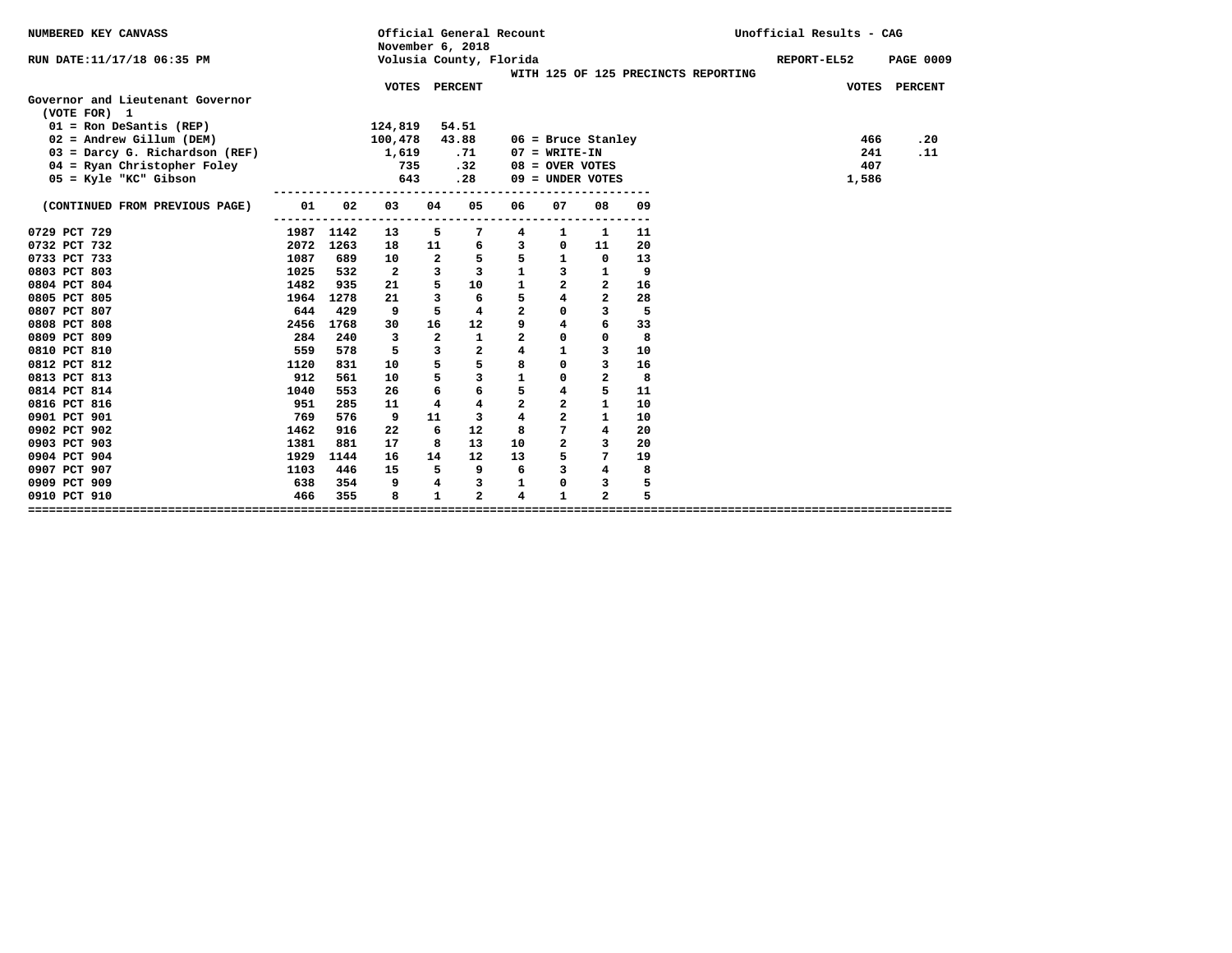| NUMBERED KEY CANVASS            |              |             |                                | Official General Recount |                                     | Unofficial Results - CAG |                  |
|---------------------------------|--------------|-------------|--------------------------------|--------------------------|-------------------------------------|--------------------------|------------------|
|                                 |              |             |                                | November 6, 2018         |                                     |                          |                  |
| RUN DATE:11/17/18 06:35 PM      |              |             |                                | Volusia County, Florida  |                                     | <b>REPORT-EL52</b>       | <b>PAGE 0010</b> |
|                                 |              |             |                                |                          | WITH 125 OF 125 PRECINCTS REPORTING |                          |                  |
|                                 |              |             |                                | <b>VOTES PERCENT</b>     |                                     |                          | VOTES PERCENT    |
| Commissioner of Agriculture     |              |             |                                |                          |                                     |                          |                  |
| (VOTE FOR) 1                    |              |             |                                |                          |                                     |                          |                  |
| 01 = Matt Caldwell (REP)        |              |             |                                | 122,739 54.89            | $03 =$ OVER VOTES                   | 16                       |                  |
| 02 = Nicole "Nikki" Fried (DEM) |              |             |                                | 100,863 45.11            | $04 = UNDER VOTES$                  | 7,376                    |                  |
|                                 |              |             | ------------------------       |                          |                                     |                          |                  |
|                                 | 01 1         | 02          | 03<br>------------------------ | 04                       |                                     |                          |                  |
| 0101 PCT 101                    | 471          | 171         | 0                              | 10                       |                                     |                          |                  |
| 0105 PCT 105                    | 312          | 143         | 0                              | 24                       |                                     |                          |                  |
| 0107 PCT 107                    | 762          | 224         | 0                              | 24                       |                                     |                          |                  |
| 0201 PCT 201                    |              | 2092 1156   | 0                              | 102                      |                                     |                          |                  |
| 0202 PCT 202                    | 1499         | 898         | 0                              | 76                       |                                     |                          |                  |
| 0203 PCT 203                    | 283          | 105         | 0                              | 8                        |                                     |                          |                  |
| 0204 PCT 204                    | 319          | 153         | 0                              | 14                       |                                     |                          |                  |
| 0205 PCT 205                    | 657          | 418         | 0                              | 31                       |                                     |                          |                  |
| 0206 PCT 206                    | 1008         | 678         | $\mathbf{1}$                   | 59                       |                                     |                          |                  |
| 0207 PCT 207                    | 1143         | 615         | 0                              | 54                       |                                     |                          |                  |
| 0208 PCT 208                    |              | 1795 1124   | 0                              | 89                       |                                     |                          |                  |
| 0212 PCT 212                    |              | 1056 1057   | 0                              | 86                       |                                     |                          |                  |
| 0215 PCT 215                    |              | 2073 1545   | 0                              | 140                      |                                     |                          |                  |
| 0216 PCT 216                    |              | 1415 1620   | 0                              | 99                       |                                     |                          |                  |
| 0217 PCT 217                    | 536          | 1259        | 0                              | 51                       |                                     |                          |                  |
| 0218 PCT 218                    |              | 1288 1461   | 0                              | 91                       |                                     |                          |                  |
| 0220 PCT 220                    | 21           | 271         | 0                              | $\overline{\mathbf{4}}$  |                                     |                          |                  |
| 0222 PCT 222                    | 1040         | 696         | 0                              | 55                       |                                     |                          |                  |
| 0223 PCT 223                    | 116          | 87          | 0                              | 9<br>71                  |                                     |                          |                  |
| 0224 PCT 224<br>0301 PCT 301    | 1400<br>1379 | 879<br>861  | 0<br>1                         | 87                       |                                     |                          |                  |
| 0303 PCT 303                    | 1124         | 830         | 0                              | 69                       |                                     |                          |                  |
| 0304 PCT 304                    | 1446         | 935         | 0                              | 77                       |                                     |                          |                  |
| 0305 PCT 305                    |              | 1780 1021   | 0                              | 116                      |                                     |                          |                  |
| 0306 PCT 306                    |              | 2015 1097   | 1                              | 99                       |                                     |                          |                  |
| 0307 PCT 307                    | 1143         | 672         | 0                              | 87                       |                                     |                          |                  |
| 0308 PCT 308                    | 960          | 717         | 0                              | 52                       |                                     |                          |                  |
| 0309 PCT 309                    |              | 1184 1154   | $\mathbf{o}$                   | 69                       |                                     |                          |                  |
| 0401 PCT 401                    |              | 1355 1509   | 0                              | 108                      |                                     |                          |                  |
| 0403 PCT 403                    |              | 837 1111    | 0                              | 57                       |                                     |                          |                  |
| 0404 PCT 404                    | 709          | 239         | 0                              | 24                       |                                     |                          |                  |
| 0405 PCT 405                    | 610          | 770         | 1                              | 43                       |                                     |                          |                  |
| 0406 PCT 406                    | 1480         | 1715        | 0                              | 128                      |                                     |                          |                  |
| 0407 PCT 407                    | 794          | 1022        | 1                              | 58                       |                                     |                          |                  |
| 0410 PCT 410                    | 789<br>859   | 1035<br>883 | 0<br>0                         | 64<br>43                 |                                     |                          |                  |
| 0411 PCT 411<br>0412 PCT 412    | 809          | 330         | 0                              | 28                       |                                     |                          |                  |
| 0413 PCT 413                    | 696          | 785         | 0                              | 61                       |                                     |                          |                  |
| 0414 PCT 414                    | 782          | 862         | 2                              | 63                       |                                     |                          |                  |
| 0415 PCT 415                    | 870          | 1056        | 0                              | 63                       |                                     |                          |                  |
| 0416 PCT 416                    |              | 1094 1537   | 0                              | 93                       |                                     |                          |                  |
| 0417 PCT 417                    | 428          | 519         | 0                              | 28                       |                                     |                          |                  |
| 0419 PCT 419                    | 388          | 492         | 0                              | 34                       |                                     |                          |                  |
| 0420 PCT 420                    | 1082         | 1057        | 0                              | 67                       |                                     |                          |                  |
| 0421 PCT 421                    | 1043         | 603         | 0                              | 32                       |                                     |                          |                  |
| 0422 PCT 422                    | 672          | 900         | 0                              | 54                       |                                     |                          |                  |
| 0423 PCT 423                    | 671          | 726         | 0                              | 48                       |                                     |                          |                  |
| 0427 PCT 427                    | 714          | 877         | 0                              | 47                       |                                     |                          |                  |
| 0429 PCT 429                    | 378          | 530         | 0                              | 31                       |                                     |                          |                  |
| 0501 PCT 501                    | 1357         | 698         | $\mathbf 0$                    | 69                       |                                     |                          |                  |
| 0502 PCT 502                    | 1923         | 1402        | 0                              | 109                      |                                     |                          |                  |
| 0503 PCT 503                    | 551          | 296         | 0                              | 24                       |                                     |                          |                  |
| 0504 PCT 504                    | 822          | 676         | 0                              | 37                       |                                     |                          |                  |
| 0506 PCT 506<br>0508 PCT 508    | 1088<br>980  | 834<br>604  | 0<br>0                         | 69<br>50                 |                                     |                          |                  |
|                                 |              |             |                                |                          |                                     |                          |                  |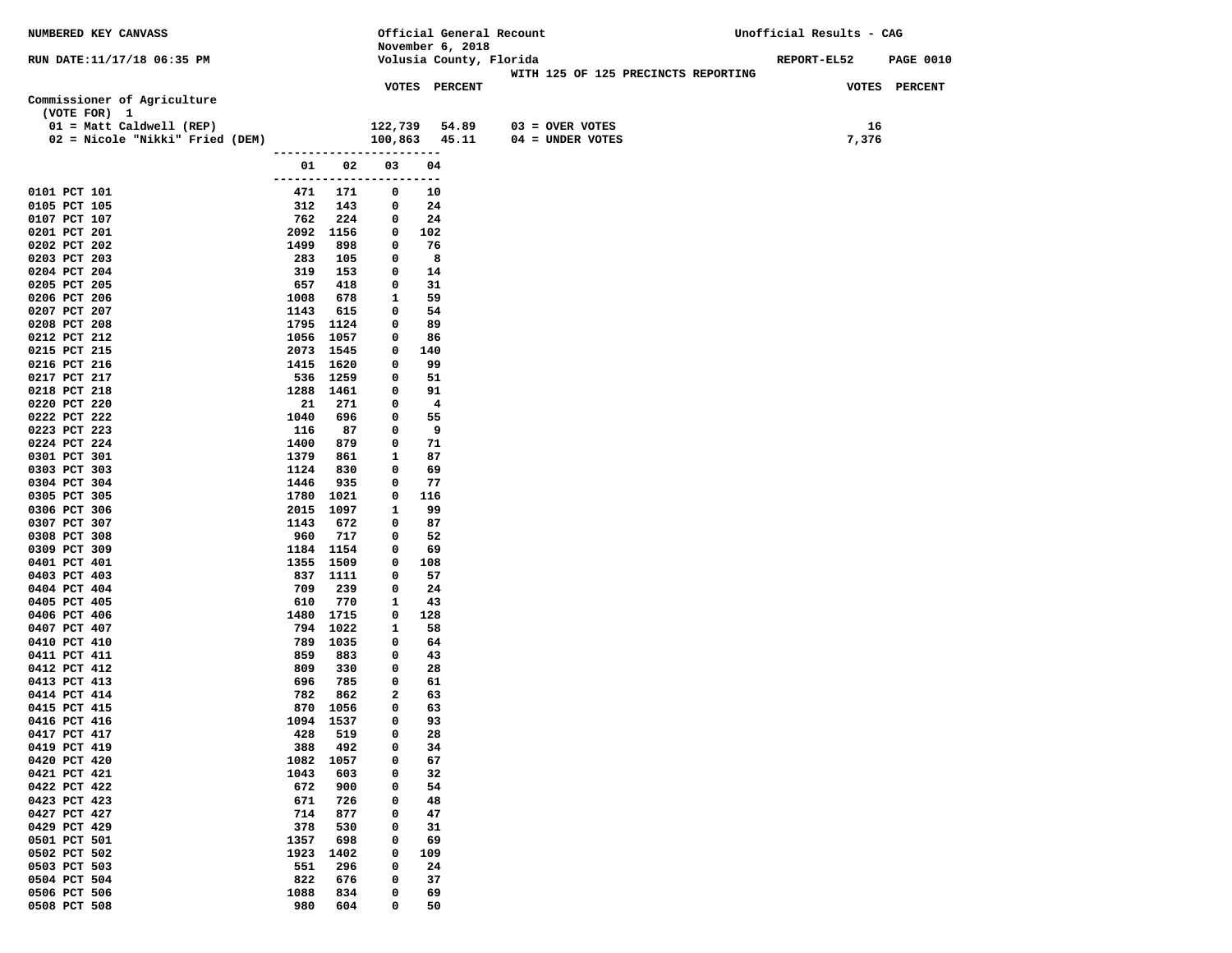| <b>NUMBERED KEY CANVASS</b>     |             |                       |                          | Official General Recount              |                                     | Unofficial Results - CAG |                  |
|---------------------------------|-------------|-----------------------|--------------------------|---------------------------------------|-------------------------------------|--------------------------|------------------|
|                                 |             |                       |                          | November 6, 2018                      |                                     |                          |                  |
| RUN DATE:11/17/18 06:35 PM      |             |                       |                          | Volusia County, Florida               |                                     | <b>REPORT-EL52</b>       | <b>PAGE 0011</b> |
|                                 |             |                       |                          |                                       | WITH 125 OF 125 PRECINCTS REPORTING |                          |                  |
|                                 |             |                       |                          | <b>VOTES PERCENT</b>                  |                                     |                          | VOTES PERCENT    |
| Commissioner of Agriculture     |             |                       |                          |                                       |                                     |                          |                  |
| (VOTE FOR) 1                    |             |                       |                          |                                       |                                     |                          |                  |
| 01 = Matt Caldwell (REP)        |             |                       |                          | 122,739     54.89<br>100,863    45.11 | 03 = OVER VOTES                     | 16                       |                  |
| 02 = Nicole "Nikki" Fried (DEM) |             |                       | ------------------------ |                                       | 04 = UNDER VOTES                    | 7,376                    |                  |
|                                 |             | 01 02                 | 03                       | 04                                    |                                     |                          |                  |
| (CONTINUED FROM PREVIOUS PAGE)  |             |                       | ------------------------ |                                       |                                     |                          |                  |
| 0509 PCT 509                    |             | 512 242               | 0                        | 28                                    |                                     |                          |                  |
| 0510 PCT 510                    |             | 1979 1127             | 0                        | 96                                    |                                     |                          |                  |
| 0511 PCT 511                    | 443         | 178                   | 0                        | 19                                    |                                     |                          |                  |
| 0512 PCT 512                    | 1637 1277   |                       | 2                        | 106                                   |                                     |                          |                  |
| 0515 PCT 515                    | 890         | 929                   | 1                        | 72                                    |                                     |                          |                  |
| 0516 PCT 516                    | 1093        | 664                   | 0                        | 82                                    |                                     |                          |                  |
| 0517 PCT 517                    | 804         | 681                   | 0                        | 67                                    |                                     |                          |                  |
| 0519 PCT 519                    | 498         | 465                   | 0                        | 27                                    |                                     |                          |                  |
| 0521 PCT 521                    |             | 1625 1140             | 0                        | 129                                   |                                     |                          |                  |
| 0522 PCT 522                    | 1322        | 1070                  | 0                        | 89                                    |                                     |                          |                  |
| 0523 PCT 523                    | 721         | 643                   | 0                        | 37                                    |                                     |                          |                  |
| 0526 PCT 526                    | 485         | 531                   | 0                        | 34                                    |                                     |                          |                  |
| 0527 PCT 527                    | 544         | 513                   | 0                        | 34                                    |                                     |                          |                  |
| 0528 PCT 528                    | 445         | 532                   | 0                        | 29                                    |                                     |                          |                  |
| 0529 PCT 529                    | 537         | 511                   | 0                        | 32                                    |                                     |                          |                  |
| 0530 PCT 530                    | 501         | 613                   | 0                        | 39                                    |                                     |                          |                  |
| 0532 PCT 532                    | 1364        | 685                   | 0                        | 59                                    |                                     |                          |                  |
| 0602 PCT 602<br>0603 PCT 603    |             | 1633 1378             | 0<br>0                   | 92                                    |                                     |                          |                  |
| 0607 PCT 607                    |             | 491 1624<br>1437 1215 | 0                        | 50<br>97                              |                                     |                          |                  |
| 0614 PCT 614                    |             | 312 1586              | 0                        | 45                                    |                                     |                          |                  |
| 0619 PCT 619                    | 183         | 870                   | 0                        | 21                                    |                                     |                          |                  |
| 0620 PCT 620                    | 29          | 983                   | 0                        | 16                                    |                                     |                          |                  |
| 0621 PCT 621                    | 113         | 838                   | 0                        | 16                                    |                                     |                          |                  |
| 0622 PCT 622                    | 138         | 197                   | 0                        | 12                                    |                                     |                          |                  |
| 0623 PCT 623                    | 672         | 634                   | 0                        | 54                                    |                                     |                          |                  |
| 0625 PCT 625                    | 658         | 457                   | 0                        | 36                                    |                                     |                          |                  |
| 0626 PCT 626                    | 378         | 466                   | 1                        | 31                                    |                                     |                          |                  |
| 0628 PCT 628                    |             | 344 1600              | 0                        | 53                                    |                                     |                          |                  |
| 0633 PCT 633                    |             | 734 1190              | 1                        | 40                                    |                                     |                          |                  |
| 0638 PCT 638                    | 867         | 612                   | 0                        | 45                                    |                                     |                          |                  |
| 0641 PCT 641                    |             | 1498 1254             | 0                        | 91                                    |                                     |                          |                  |
| 0701 PCT 701                    | 1483 1226   |                       | 0                        | 101                                   |                                     |                          |                  |
| 0703 PCT 703<br>0705 PCT 705    | 554         | 1169 1060<br>370      | 0<br>0                   | 64<br>41                              |                                     |                          |                  |
| 0706 PCT 706                    |             | 2032 1074             | 1                        | 112                                   |                                     |                          |                  |
| 0709 PCT 709                    | 1099        | 816                   | 0                        | 79                                    |                                     |                          |                  |
| 0711 PCT 711                    |             | 1296 1036             | 0                        | 85                                    |                                     |                          |                  |
| 0712 PCT 712                    | 645         | 586                   | 0                        | 39                                    |                                     |                          |                  |
| 0714 PCT 714                    |             | 1190 1068             | 0                        | 56                                    |                                     |                          |                  |
| 0716 PCT 716                    | 1472        | 504                   | 0                        | 38                                    |                                     |                          |                  |
| 0717 PCT 717                    | 650         | 556                   | 1                        | 43                                    |                                     |                          |                  |
| 0718 PCT 718                    | 1311        | 1015                  | 0                        | 108                                   |                                     |                          |                  |
| 0719 PCT 719                    | 765         | 545                   | 0                        | 46                                    |                                     |                          |                  |
| 0720 PCT 720                    | 344         | 246                   | 0                        | 20                                    |                                     |                          |                  |
| 0722 PCT 722                    | 864         | 640                   | 0                        | 45                                    |                                     |                          |                  |
| 0725 PCT 725                    | 901         | 651                   | 0                        | 72                                    |                                     |                          |                  |
| 0726 PCT 726                    | 1605        | 743                   | 0                        | 71                                    |                                     |                          |                  |
| 0728 PCT 728                    | 1638        | 1027                  | $\mathbf 0$              | 98                                    |                                     |                          |                  |
| 0729 PCT 729                    | 1923        | 1141                  | 0                        | 107                                   |                                     |                          |                  |
| 0732 PCT 732                    | 2028        | 1269                  | 0                        | 107                                   |                                     |                          |                  |
| 0733 PCT 733<br>0803 PCT 803    | 1038<br>989 | 701                   | 0                        | 73                                    |                                     |                          |                  |
| 0804 PCT 804                    | 1422        | 546<br>975            | 0<br>0                   | 44<br>77                              |                                     |                          |                  |
| 0805 PCT 805                    |             | 1889 1307             | 0                        | 115                                   |                                     |                          |                  |
|                                 |             |                       |                          |                                       |                                     |                          |                  |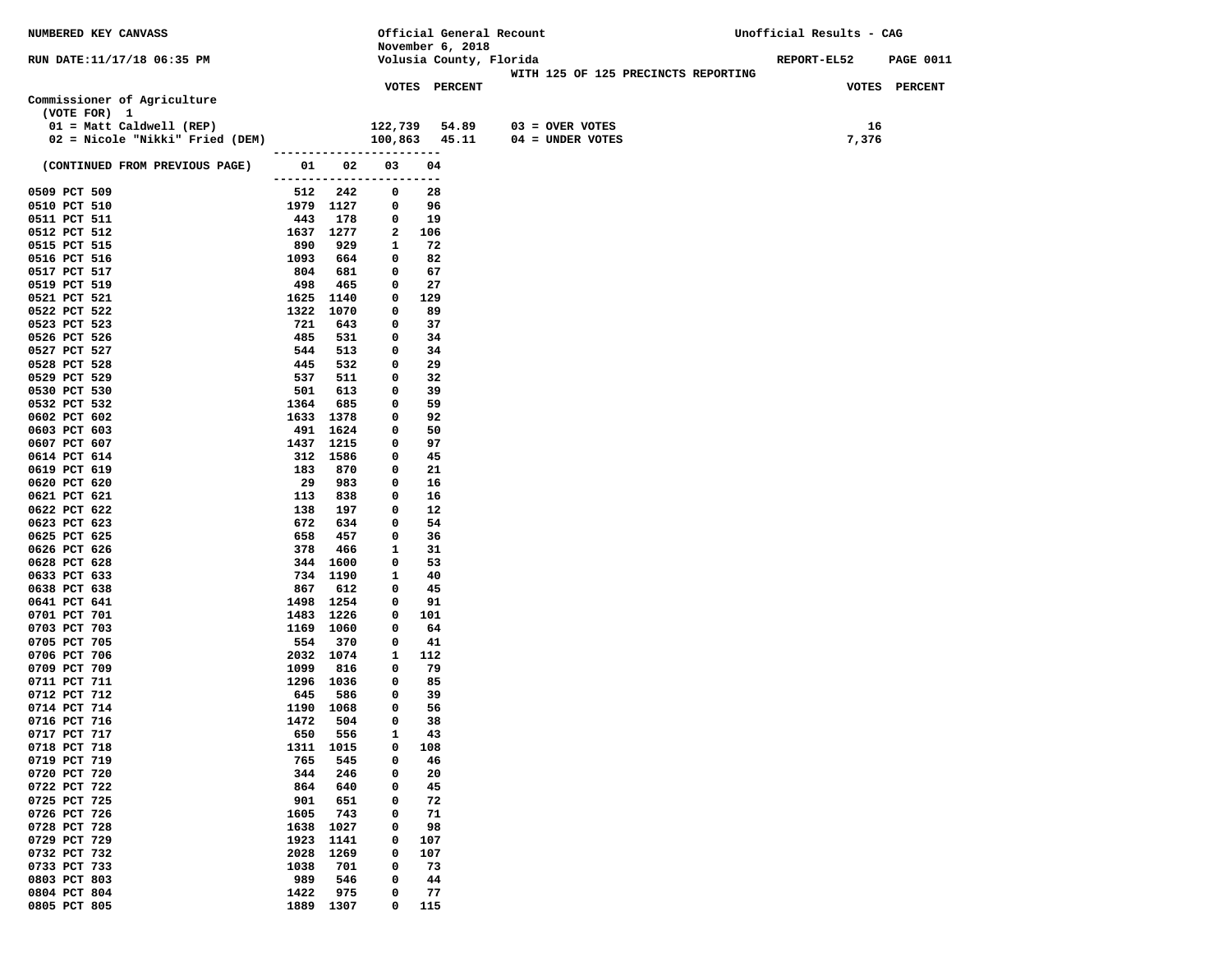| NUMBERED KEY CANVASS                        |      |      |          | Official General Recount<br>November 6, 2018 |                                     | Unofficial Results - CAG        |
|---------------------------------------------|------|------|----------|----------------------------------------------|-------------------------------------|---------------------------------|
| RUN DATE:11/17/18 06:35 PM                  |      |      |          | Volusia County, Florida                      | WITH 125 OF 125 PRECINCTS REPORTING | REPORT-EL52<br><b>PAGE 0012</b> |
|                                             |      |      |          | VOTES PERCENT                                |                                     | VOTES PERCENT                   |
| Commissioner of Agriculture<br>(VOTE FOR) 1 |      |      |          |                                              |                                     |                                 |
| $01$ = Matt Caldwell (REP)                  |      |      | 122,739  | 54.89                                        | $03 =$ OVER VOTES                   | 16                              |
| 02 = Nicole "Nikki" Fried (DEM)             |      |      |          | 100,863 45.11                                | 04 = UNDER VOTES                    | 7,376                           |
| (CONTINUED FROM PREVIOUS PAGE)              | 01   | 02   | 03       | 04                                           |                                     |                                 |
| 0807 PCT 807                                | 652  | 436  | 0        | 13                                           |                                     |                                 |
| 0808 PCT 808                                | 2419 | 1765 | 0        | 150                                          |                                     |                                 |
| 0809 PCT 809                                | 276  | 245  | 0        | 19                                           |                                     |                                 |
| 0810 PCT 810                                | 549  | 580  | 0        | 36                                           |                                     |                                 |
| 0812 PCT 812                                | 1083 | 847  | 0        | 68                                           |                                     |                                 |
| 0813 PCT 813                                | 881  | 570  | 0        | 51                                           |                                     |                                 |
| 0814 PCT 814                                | 1024 | 584  | 0        | 48                                           |                                     |                                 |
| 0816 PCT 816                                | 939  | 297  | 2        | 32                                           |                                     |                                 |
| 0901 PCT 901                                | 762  | 585  | 0        | 38                                           |                                     |                                 |
| 0902 PCT 902                                | 1438 | 949  | 0        | 70                                           |                                     |                                 |
| 0903 PCT 903                                | 1342 | 927  | 0        | 66                                           |                                     |                                 |
| 0904 PCT 904                                | 1883 | 1185 | $\Omega$ | 91                                           |                                     |                                 |
| 0907 PCT 907                                | 1090 | 469  | 0        | 40                                           |                                     |                                 |
| 0909 PCT 909                                | 642  | 351  | 0        | 24                                           |                                     |                                 |
| 0910 PCT 910                                | 467  | 351  | 0        | 26                                           |                                     |                                 |
|                                             |      |      |          |                                              |                                     |                                 |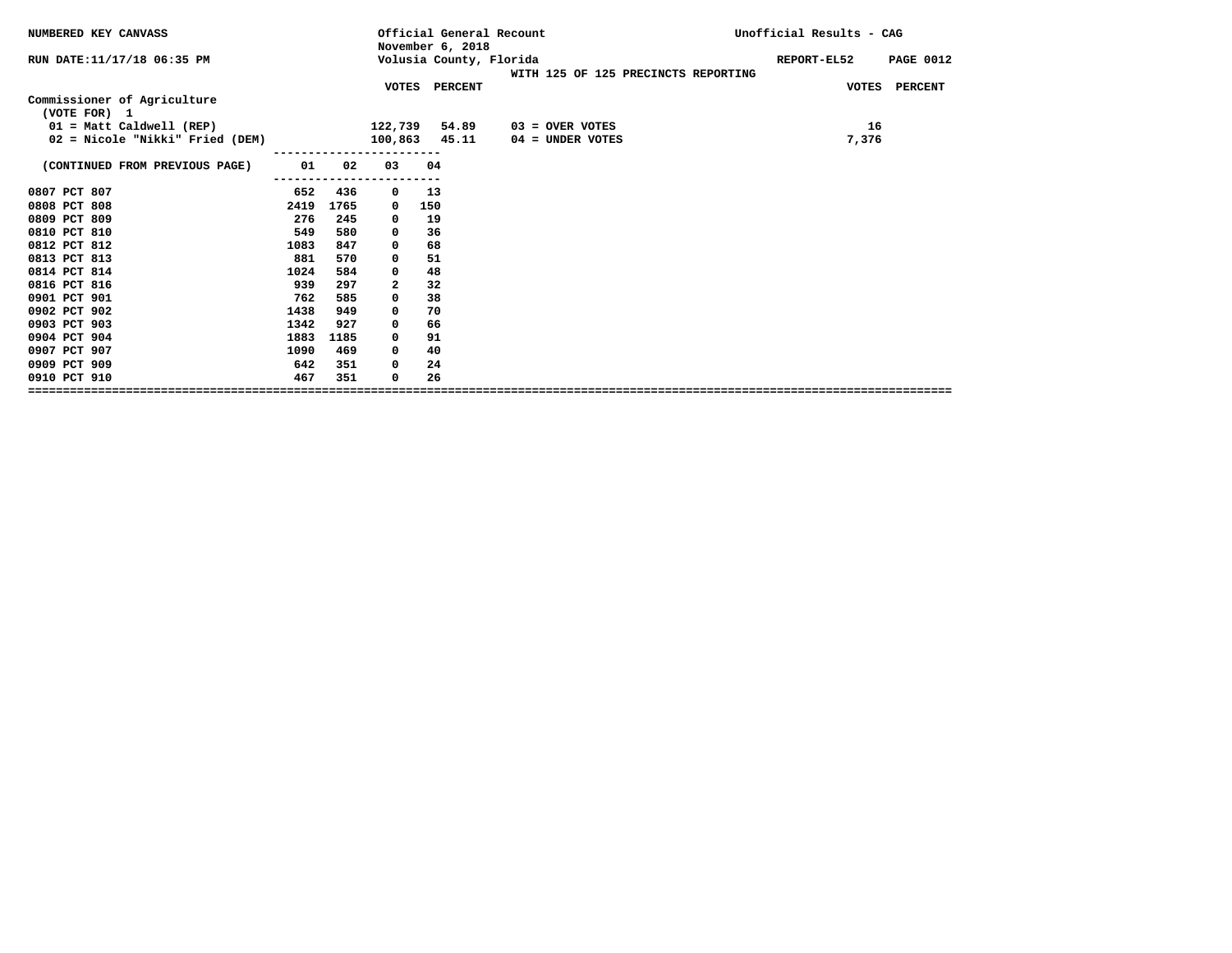| NUMBERED KEY CANVASS                                                          |                                              |                        |                             | November 6, 2018               | Official General Recount                                     | Unofficial Results - CAG               |
|-------------------------------------------------------------------------------|----------------------------------------------|------------------------|-----------------------------|--------------------------------|--------------------------------------------------------------|----------------------------------------|
| RUN DATE:11/17/18 06:35 PM                                                    |                                              |                        |                             |                                | Volusia County, Florida<br>WITH 44 OF 44 PRECINCTS REPORTING | <b>REPORT-EL52</b><br><b>PAGE 0013</b> |
| State Representative District 26<br>Florida House District 26<br>(VOTE FOR) 1 |                                              |                        |                             | VOTES PERCENT                  |                                                              | VOTES PERCENT                          |
| 01 = Elizabeth Fetterhoff (REP)<br>02 = Patrick Henry (DEM)                   |                                              |                        |                             | 30,610 50.05                   | 03 = OVER VOTES<br>$30,549$ $49.95$ $04 =$ UNDER VOTES       | 8<br>1,830                             |
|                                                                               | -------------------------                    | 01 02                  | 03                          | 04                             |                                                              |                                        |
| 0204 PCT 204                                                                  | ------------------------<br>329 136          |                        | $\overline{\phantom{0}}$    | -21                            |                                                              |                                        |
| 0205 PCT 205                                                                  |                                              | 679 400                |                             | $0\qquad 27$                   |                                                              |                                        |
| 0206 PCT 206                                                                  | 1064 627                                     |                        | $0\qquad 55$                |                                |                                                              |                                        |
| 0207 PCT 207                                                                  | 1182 569                                     |                        | 1 60                        |                                |                                                              |                                        |
| 0208 PCT 208                                                                  | 1837 1059                                    |                        |                             | $0\quad 112$                   |                                                              |                                        |
| 0212 PCT 212                                                                  | 1094 1036                                    |                        |                             | 0 69                           |                                                              |                                        |
| 0215 PCT 215                                                                  | 2207 1419                                    |                        |                             | $0\quad 132$                   |                                                              |                                        |
| 0216 PCT 216                                                                  | 1458 1595                                    |                        | $^{\circ}$                  | 81                             |                                                              |                                        |
| 0217 PCT 217                                                                  |                                              | 550 1246               | $0\qquad 50$                |                                |                                                              |                                        |
| 0218 PCT 218                                                                  | 1361 1384                                    |                        |                             | 0 95                           |                                                              |                                        |
| 0220 PCT 220                                                                  | 21 271                                       |                        | $\mathbf 0$                 | $\overline{\mathbf{4}}$        |                                                              |                                        |
| 0222 PCT 222                                                                  |                                              | 95 118                 | $\mathbf 0$                 | $5^{\circ}$                    |                                                              |                                        |
| 0223 PCT 223                                                                  | $\overline{\mathbf{4}}$                      | 6                      | $\mathbf 0$                 | $\overline{\phantom{a}}$       |                                                              |                                        |
| 0224 PCT 224                                                                  | 1465 820                                     |                        | $\mathbf 0$                 | 65                             |                                                              |                                        |
| 0301 PCT 301                                                                  | 1413 827                                     |                        | $\overline{2}$              | 86                             |                                                              |                                        |
| 0303 PCT 303                                                                  | 645 430                                      |                        | $\mathbf{0}$                | 43                             |                                                              |                                        |
| 0309 PCT 309                                                                  | 256 174                                      |                        | $\overline{\mathbf{0}}$     | 15                             |                                                              |                                        |
| 0509 PCT 509                                                                  | 21 9<br>458 169                              | 21 9                   | $\mathbf 0$                 | $\mathbf{1}$                   |                                                              |                                        |
| 0511 PCT 511<br>0512 PCT 512                                                  | 138 145                                      |                        | $\mathbf 0$<br>$\mathbf{0}$ | 13<br>$\overline{\phantom{0}}$ |                                                              |                                        |
| 0519 PCT 519                                                                  |                                              |                        | $\mathbf 0$                 | 24                             |                                                              |                                        |
| 0522 PCT 522                                                                  | 527 439<br>1 0<br>759 604                    |                        | $\mathbf 0$                 | $\overline{\phantom{0}}$       |                                                              |                                        |
| 0523 PCT 523                                                                  |                                              |                        | $\mathbf{1}$                | 37                             |                                                              |                                        |
| 0526 PCT 526                                                                  |                                              |                        | $\mathbf 0$                 | 38                             |                                                              |                                        |
| 0527 PCT 527                                                                  | 514 498<br>555 503<br>475 502                |                        | $\mathbf 0$                 | 33                             |                                                              |                                        |
| 0528 PCT 528                                                                  |                                              |                        | $\mathbf 0$                 | 29                             |                                                              |                                        |
| 0529 PCT 529                                                                  | 555 499                                      |                        | 0                           | 26                             |                                                              |                                        |
| 0530 PCT 530                                                                  | 528                                          | 590                    | 0                           | - 35                           |                                                              |                                        |
| 0602 PCT 602                                                                  | 1714 1302                                    |                        | $\mathbf{0}$                | 87                             |                                                              |                                        |
| 0603 PCT 603                                                                  | 557 1559                                     |                        | $\overline{2}$              | 47                             |                                                              |                                        |
| 0614 PCT 614                                                                  | 361 1545                                     |                        | $\circ$                     | 37                             |                                                              |                                        |
| 0619 PCT 619                                                                  | 214 845                                      |                        | $\mathbf{0}$                | 15                             |                                                              |                                        |
| 0620 PCT 620                                                                  |                                              | 34 977                 | $\mathbf{0}$                | 17                             |                                                              |                                        |
| 0621 PCT 621                                                                  | 34<br>134<br>134<br>145<br>186<br>394<br>454 |                        | $\mathbf{0}$                | 16                             |                                                              |                                        |
| 0622 PCT 622                                                                  |                                              |                        | $\mathbf{O}$                | 16                             |                                                              |                                        |
| 0626 PCT 626                                                                  |                                              |                        | $\mathbf{1}$                | 27                             |                                                              |                                        |
| 0628 PCT 628                                                                  | 375 1567                                     |                        | $\mathbf{0}$                | 55                             |                                                              |                                        |
| 0633 PCT 633                                                                  | 787 1140                                     |                        | $\circ$                     | 38                             |                                                              |                                        |
| 0638 PCT 638                                                                  | 905 573                                      |                        | $\mathbf 0$                 | - 46                           |                                                              |                                        |
| 0641 PCT 641                                                                  | 1552 1198                                    |                        |                             | 0 93                           |                                                              |                                        |
| 0701 PCT 701                                                                  | 1566 1149                                    |                        | 1                           | 94                             |                                                              |                                        |
| 0703 PCT 703                                                                  | 1225 1003                                    |                        | 0                           | 65                             |                                                              |                                        |
| 0714 PCT 714<br>0816 PCT 816                                                  | 10                                           | $7^{\circ}$<br>446 152 | 0<br>$\mathbf 0$            | $\overline{\mathbf{0}}$<br>15  |                                                              |                                        |
|                                                                               |                                              |                        |                             |                                |                                                              |                                        |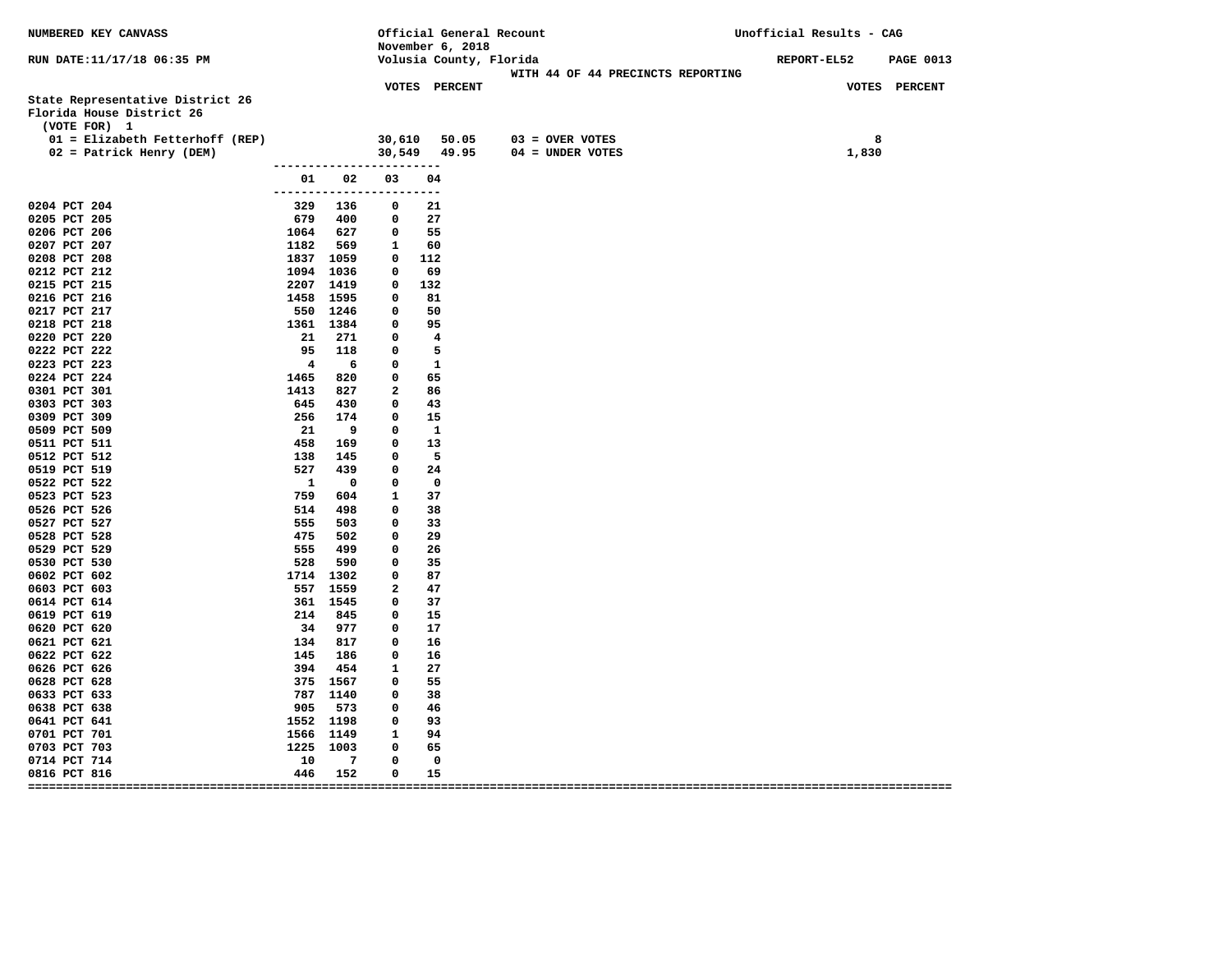| NUMBERED KEY CANVASS                                          |                |      | Official General Recount<br>November 6, 2018 |                         |                                   | Unofficial Results - CAG        |
|---------------------------------------------------------------|----------------|------|----------------------------------------------|-------------------------|-----------------------------------|---------------------------------|
| RUN DATE: 11/17/18 06:35 PM                                   |                |      |                                              | Volusia County, Florida | WITH 24 OF 24 PRECINCTS REPORTING | REPORT-EL52<br><b>PAGE 0014</b> |
| County Council Member District 1<br>County Council District 1 |                |      |                                              | VOTES PERCENT           |                                   | VOTES PERCENT                   |
| (VOTE FOR) 1                                                  |                |      |                                              |                         |                                   |                                 |
| $01 =$ Barbara Girtman                                        |                |      | 20,640                                       | 50.21                   | $03 =$ OVER VOTES                 | 24                              |
| $02$ = Pat Patterson                                          |                |      | 20,465                                       | 49.79                   | $04 = UNDER VOTES$                | 5,870                           |
|                                                               |                |      |                                              |                         |                                   |                                 |
|                                                               | 01<br>-------  | 02   | 03                                           | 04<br>---               |                                   |                                 |
| 0101 PCT 101                                                  | 217            | 350  | 0                                            | 85                      |                                   |                                 |
| 0105 PCT 105                                                  | 139            | 277  | 0                                            | 63                      |                                   |                                 |
| 0107 PCT 107                                                  | 332            | 524  | $\Omega$                                     | 154                     |                                   |                                 |
| 0201 PCT 201                                                  | 1342           | 1631 | 1                                            | 376                     |                                   |                                 |
| 0202 PCT 202                                                  | 1105           | 1076 | 0                                            | 292                     |                                   |                                 |
| 0204 PCT 204                                                  | $\overline{a}$ | 11   | 0                                            | $\overline{\mathbf{3}}$ |                                   |                                 |
| 0206 PCT 206                                                  | 727            | 865  | 3                                            | 151                     |                                   |                                 |
| 0207 PCT 207                                                  | 678            | 915  | $\mathbf{2}$                                 | 217                     |                                   |                                 |
| 0208 PCT 208                                                  | 1248           | 1433 | $\mathbf{2}$                                 | 325                     |                                   |                                 |
| 0212 PCT 212                                                  | 1040           | 921  | 0                                            | 238                     |                                   |                                 |
| 0215 PCT 215                                                  | 1684           | 1549 | 0                                            | 524                     |                                   |                                 |
| 0216 PCT 216                                                  | 1655           | 1139 | 7                                            | 333                     |                                   |                                 |
| 0217 PCT 217                                                  | 1179           | 506  | 1                                            | 160                     |                                   |                                 |
| 0218 PCT 218                                                  | 1411           | 1119 | 0                                            | 310                     |                                   |                                 |
| 0220 PCT 220                                                  | 240            | 45   | $\mathbf 0$                                  | 11                      |                                   |                                 |
| 0222 PCT 222                                                  | 703            | 756  | $\mathbf{2}$                                 | 201                     |                                   |                                 |
| 0223 PCT 223                                                  | 90             | 100  | 0                                            | 22                      |                                   |                                 |
| 0224 PCT 224                                                  | 1021           | 1086 | 1                                            | 242                     |                                   |                                 |
| 0301 PCT 301                                                  | 1000           | 1010 | 3                                            | 315                     |                                   |                                 |
| 0303 PCT 303                                                  | 868            | 849  | 0                                            | 306                     |                                   |                                 |
| 0304 PCT 304                                                  | 961            | 1087 | 0                                            | 410                     |                                   |                                 |
| 0306 PCT 306                                                  | 1176           | 1497 | 0                                            | 539                     |                                   |                                 |
| 0308 PCT 308                                                  | 698            | 787  | 1                                            | 243                     |                                   |                                 |
| 0309 PCT 309                                                  | 1124           | 932  | $\mathbf{1}$                                 | 350                     |                                   |                                 |